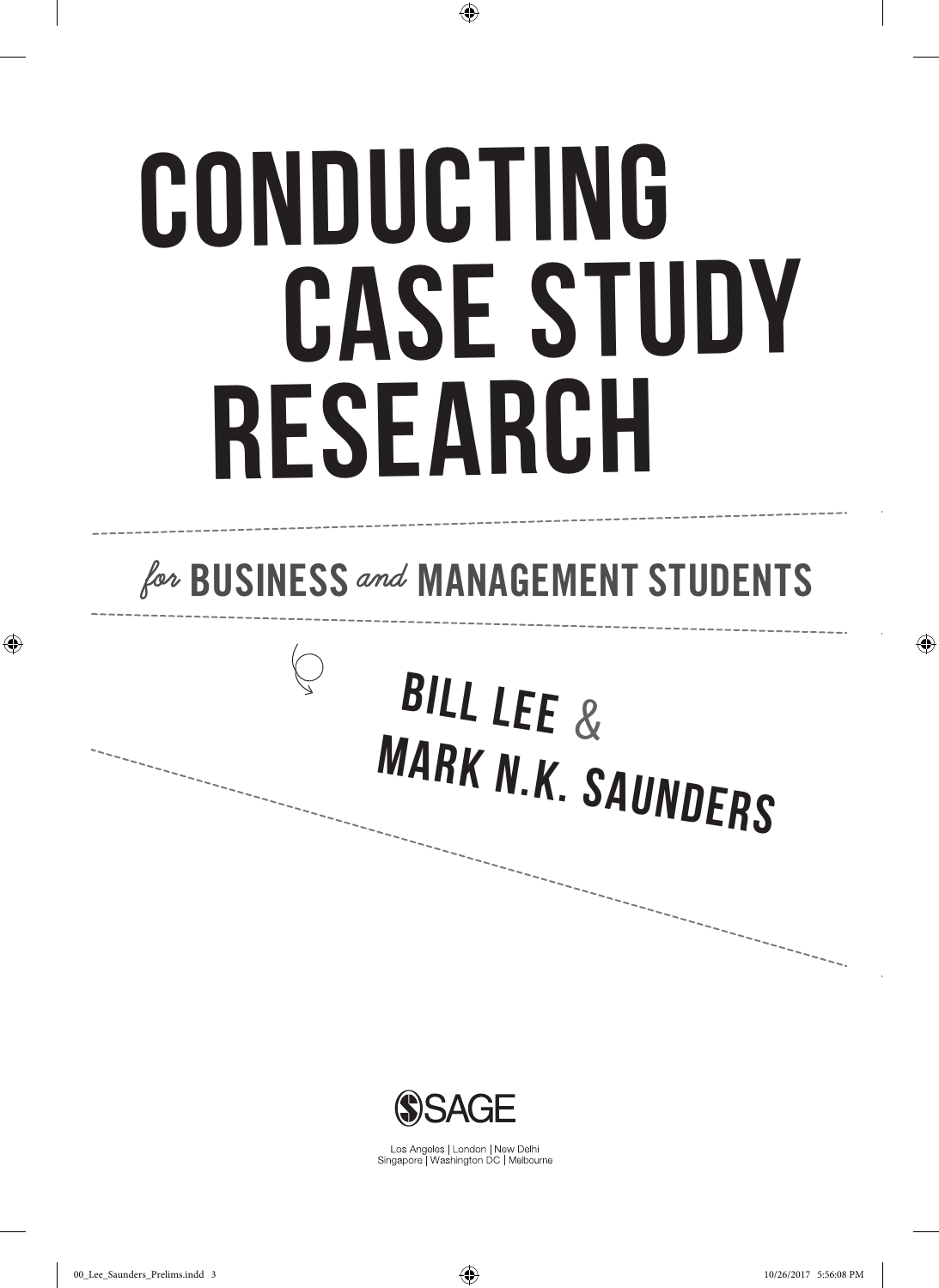

Los Angeles | London | New Delhi Singapore | Washington DC | Melbourne

SAGE Publications Ltd 1 Oliver's Yard 55 City Road London EC1Y 1SP

SAGE Publications Inc. 2455 Teller Road Thousand Oaks, California 91320

SAGE Publications India Pvt Ltd B 1/I 1 Mohan Cooperative Industrial Area Mathura Road New Delhi 110 044

SAGE Publications Asia-Pacific Pte Ltd 3 Church Street #10-04 Samsung Hub Singapore 049483

Editor: Kirsty Smy Assistant editor: Lyndsay Aitken Production editor: Sarah Cooke Marketing manager: Alison Borg Cover design: Francis Kenney Typeset by: C&M Digitals (P) Ltd, Chennai, India Printed in the UK

 Bill Lee and Mark Saunders 2017 Series Editors' Introduction © Bill Lee, Mark N.K. Saunders and Vadake K. Narayanan 2017

First published 2017

Apart from any fair dealing for the purposes of research or private study, or criticism or review, as permitted under the Copyright, Designs and Patents Act, 1988, this publication may be reproduced, stored or transmitted in any form, or by any means, only with the prior permission in writing of the publishers, or in the case of reprographic reproduction, in accordance with the terms of licences issued by the Copyright Licensing Agency. Enquiries concerning reproduction outside those terms should be sent to the publishers.

#### **Library of Congress Control Number: 2016959993**

**British Library Cataloguing in Publication data**

A catalogue record for this book is available from the British Library

ISBN 978-1-44627-416-3 ISBN 978-1-44627-417-0 (pbk)

At SAGE we take sustainability seriously. Most of our products are printed in the UK using FSC papers and boards. When we print overseas we ensure sustainable papers are used as measured by the PREPS grading system. We undertake an annual audit to monitor our sustainability.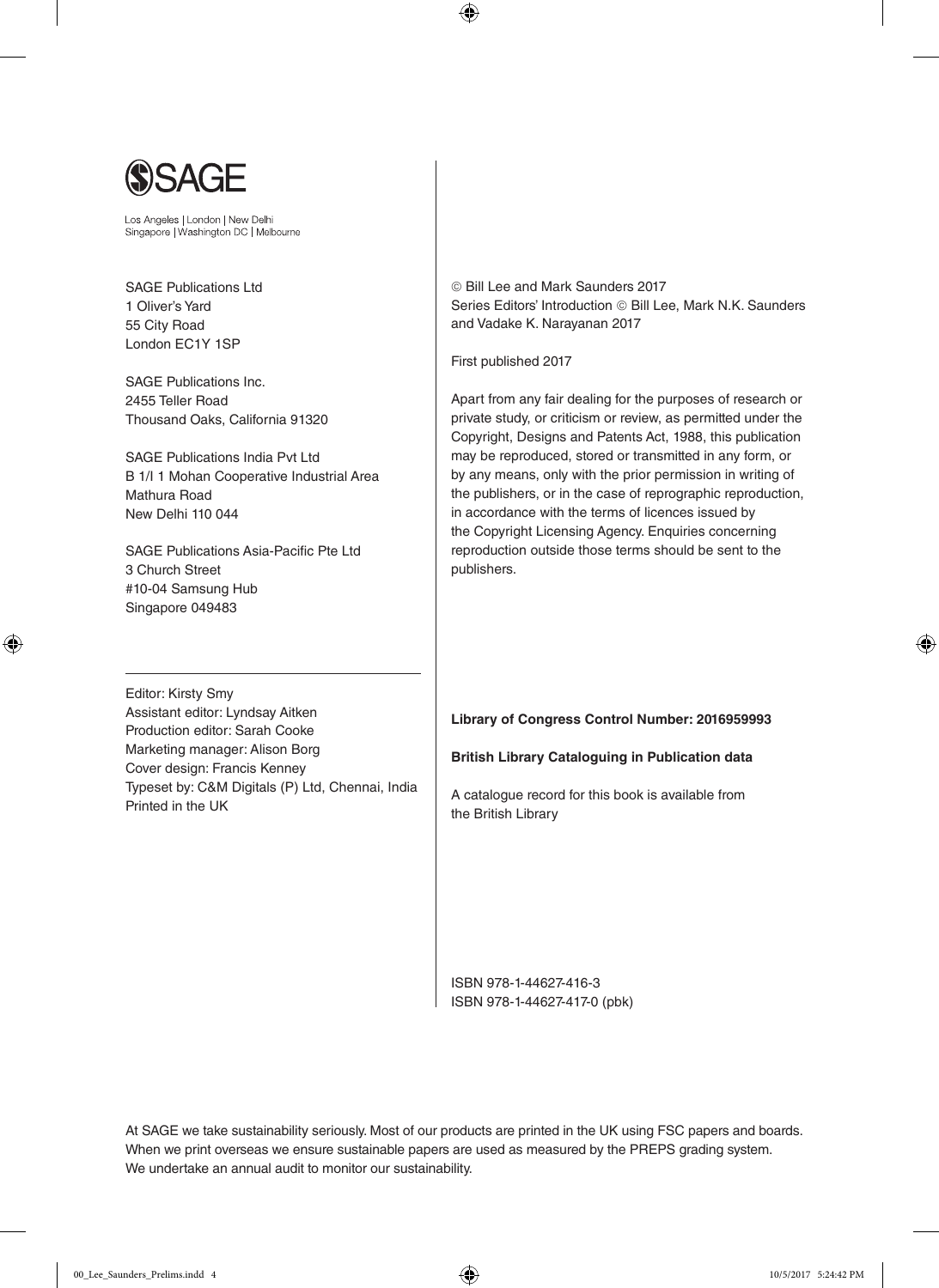

## **2**

### **Understanding Case Studies**

#### **INTRODUCTION**

This chapter provides an understanding of the ways in which case studies contribute to knowledge. The discussion will build on the distinction between orthodox and emergent approaches to case studies made in the previous chapter. In that context, the issues below may be seen either as aspects of a case study research strategy in orthodox approaches, or as additional strategic choices that will be made while conducting a case study in an emergent approach. It should be emphasized that the purpose for making the distinction between orthodox and emergent approaches is to highlight that there are different ways to conduct case studies and both have been – and may be – used in a wide variety of successful research projects. It is important to utilize the best resources that are available to answer the chosen research questions given the starting position of the researcher.

As this chapter is about how case studies may be used to contribute to knowledge, it is helpful at this point to identify at which stages the theory that will make the contribution to knowledge will be developed by reference to Figure 1.1 and 1.2. In the orthodox approach, the initial statement of the theories that are being examined will be developed at the time of the literature review. This will help to define the types of questions that are asked, of whom, from what populations and under which conditions the theory being examined may or may not apply. Once the data are collected, they will be analysed and the extent to which the theory has been confirmed or refined will be established so that the findings and the theoretical contribution to knowledge can be written up. By contrast, in an emergent approach, while the start of the development of the theoretical contribution may commence from the beginning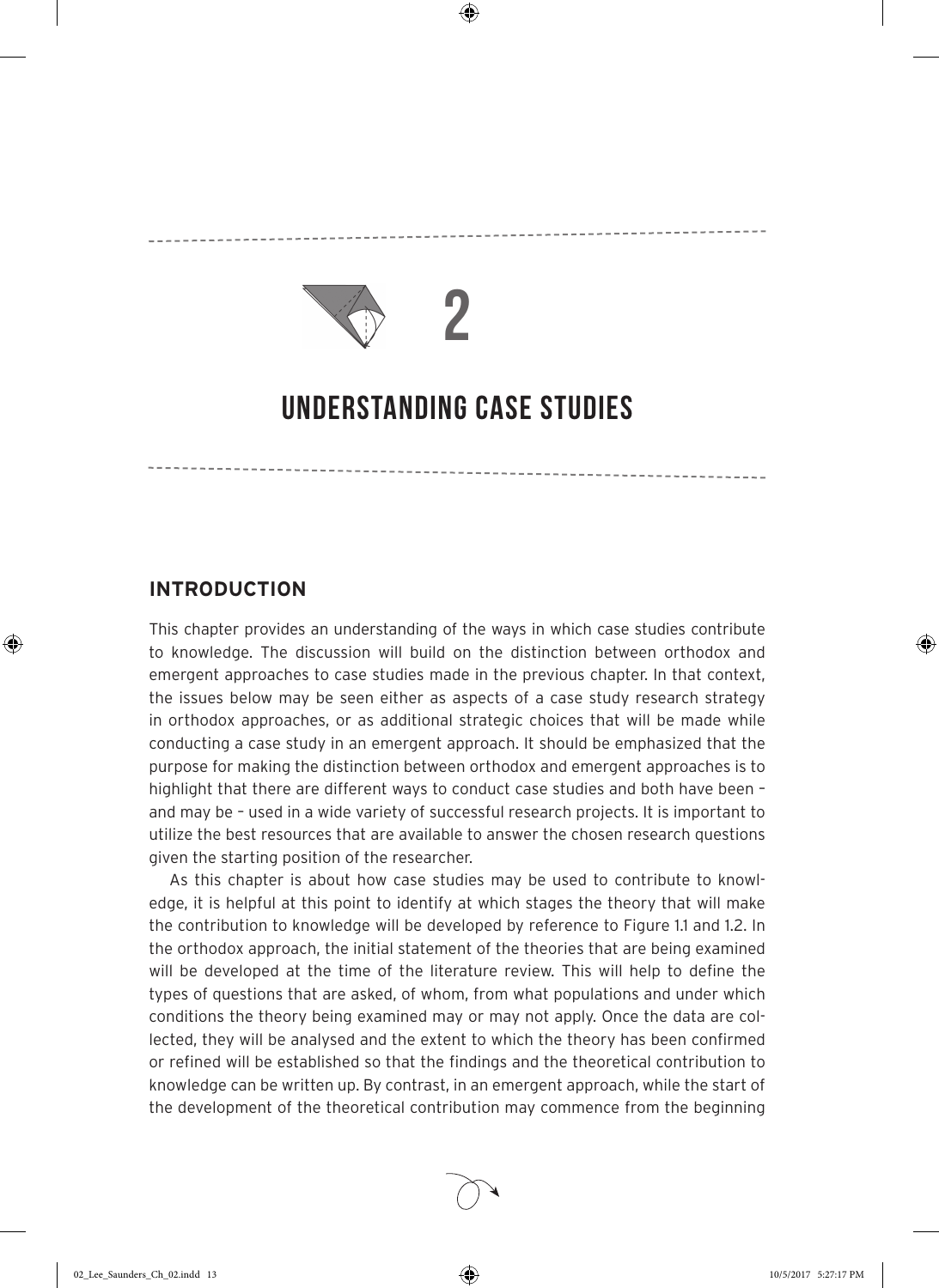#### 14 Conducting Case Study Research for Business and Management Students

of the study, the idea may simply be at the level of being experiential or empathetic and at least partially tacit as the researcher is aware of a problem, but he or she does not know – and is not yet able to articulate – its exact nature to allow a theoretical contribution to be made. Some empirical research may need to be conducted before the tacit understandings of the relationship are made explicit and research questions are formulated. It is only after the research questions have been fully defined, however, that the nature of the theoretical contribution will start to take shape. It is also likely that further new ideas will appear in the course of fieldwork and so theory will be extended at that point and systematized as the analysis of the data proceeds.

The rest of the chapter seeks to elaborate on the basis of knowledge generated by case studies and will progress in the following way. The first section provides a general classification of philosophical approaches as a means of elaborating on the different assumptions about the nature of knowledge and the world that is studied in orthodox and emergent approaches to case studies. The following section considers the implications of the underlying philosophy for the development of concepts and their linkages to the case through different types of logic to provide additions to knowledge. The next section will reflect on the type of contribution that your research may make by elaborating on the concepts of particularization and generalization. We then consider how to select appropriate cases to ensure the objectives of your contribution are met. The final substantive section considers the ways in which research involving case studies may be evaluated according to your specific philosophical predilections and choices.

#### **DEFINING THE CASE: SAYING WHAT IT IS POSSIBLE TO STUDY AND WHAT THE CASE CONVEYS**

In seeking to understand the nature of the knowledge that you may obtain from a case study, it is important to define your ontological and epistemological positions. Ontology refers to your understanding of the nature of reality. Epistemology refers to your view of what constitutes valid and legitimate knowledge. It is possible to classify different epistemological and ontological positions along a two axes schema with the ontological positions shown on the vertical axis and the epistemological positions shown on the horizontal axis, as represented in Table 2.1.

| Epistemology $\Longrightarrow$ | Positivist           | Interpretivist                              |
|--------------------------------|----------------------|---------------------------------------------|
| Ontology $\lfloor \lfloor$     |                      |                                             |
| Realist                        | Orthodox most likely | Both orthodox and emergent studies possible |
| Constructivist                 | Not possible         | Emergent more possible                      |

| <b>Table 2.1</b> Relationship between epistemological and ontological positions and |
|-------------------------------------------------------------------------------------|
| approaches to case studies                                                          |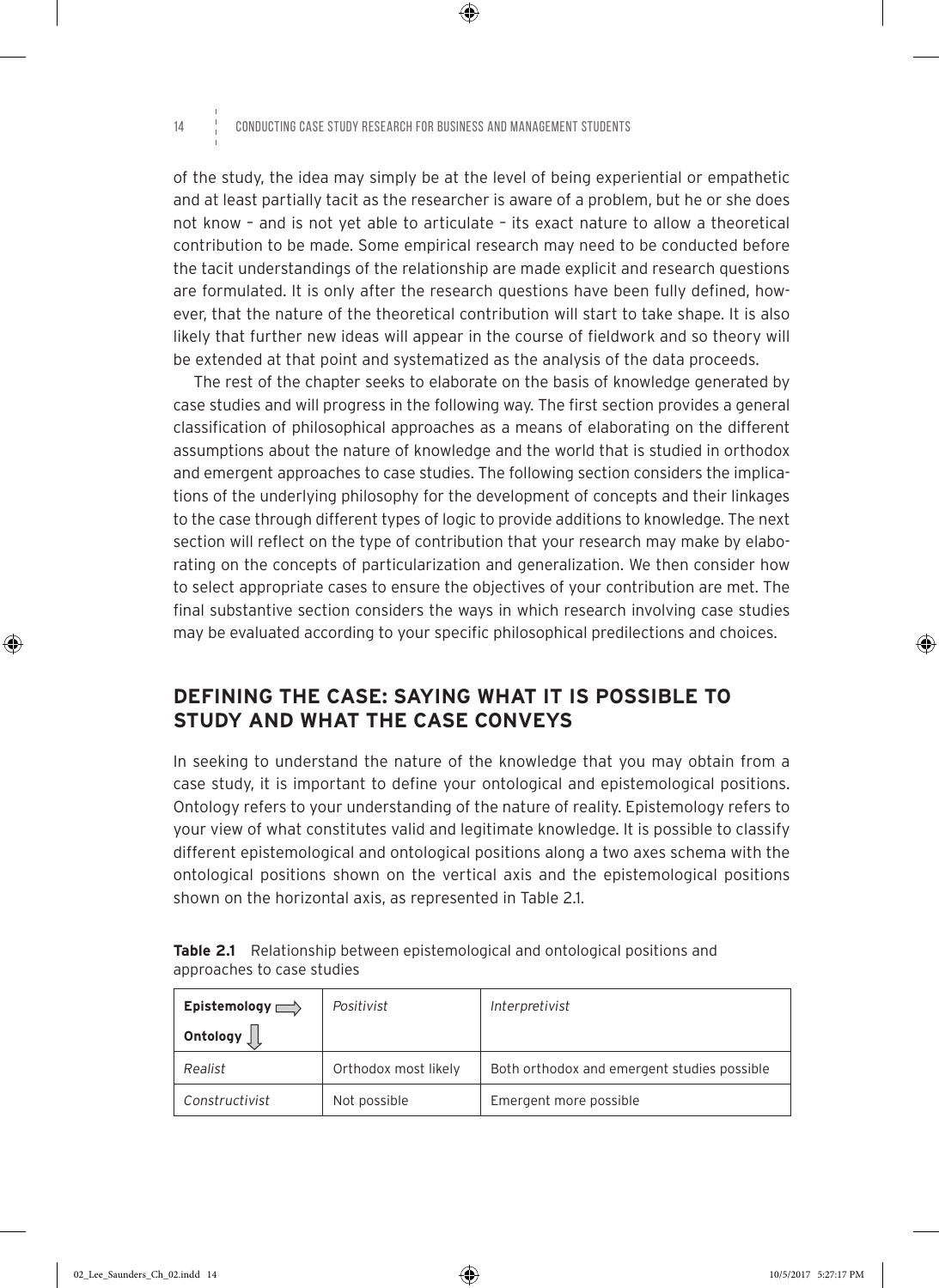The epistemological and ontological positions shown in the table will be explained briefly. A positivist epistemological perception that a phenomenon is external and independent of the researcher allows that phenomenon to be known objectively by utilizing scientific methods, while an interpretivist epistemology recognizes that there may be different interpretations of the same event. At an ontological level, realists view external phenomena to be independent of their participation. In contrast, constructivists view reality as constructed through social interactions between those participating. The quarter of Table 2.1 that represents the intersection between positivist epistemology and constructivist ontology may be discounted as it is not possible to reconcile the external independent existence of phenomena with a reality that has been constructed socially in interactions. In seeking to build on the distinctions that were made in Chapter 1 between an orthodox and an emergent approach, it is useful to state that the combination of viewing reality as independent and external and researchers as able to be objective in conducting research encourages a tendency towards orthodox case study approaches as indicated by the upper left-hand quarter in Table 2.1. In contrast, a researcher's acceptance that research participants contribute to the construction of reality and there are different ways of interpreting that reality may lend itself to a more emergent case study approach as indicated in the bottom righthand quarter of Table 2.1. It is possible to combine realist ontology with beliefs in external structures that may help to shape actions – in different situations – with an interpretivist epistemology that acknowledges that different participants can give different meanings to activities and structures that constrain them and to then take actions to change and modify the structures, producing a new reality over time. A predilection for realist ontology may allow a researcher to conduct an orthodox case while subscription to an interpretivist epistemology may lead the same researcher to undertake an emergent case. Both possibilities are presented in the upper right-hand quarter of Table 2.1.

If an orthodox case study approach is adopted, it is likely that it will proceed in the way outlined previously in Figure 1.1. It is, thus, necessary to conduct a literature review to identify a gap that may be addressed, at least partially, by conducting one or more case studies. The literature review will also include you familiarizing yourself with a number of different theories that can help to explain the phenomenon of interest. Once the research question has been articulated, it will be broken down into component propositions around which empirical evidence may be collected. Relevant cases – or units of analysis – will be identified according to some form of selection logic that will be discussed later in this chapter, and methods for collecting evidence that addresses the propositions will be selected and built into a research protocol. The research protocol will also include a detailed description of how the methods are to be used such as how the questions are to be asked in an interview – for discussion of methods, see Chapters 3 and 4. An example of such an approach is illustrated in Box 2.1.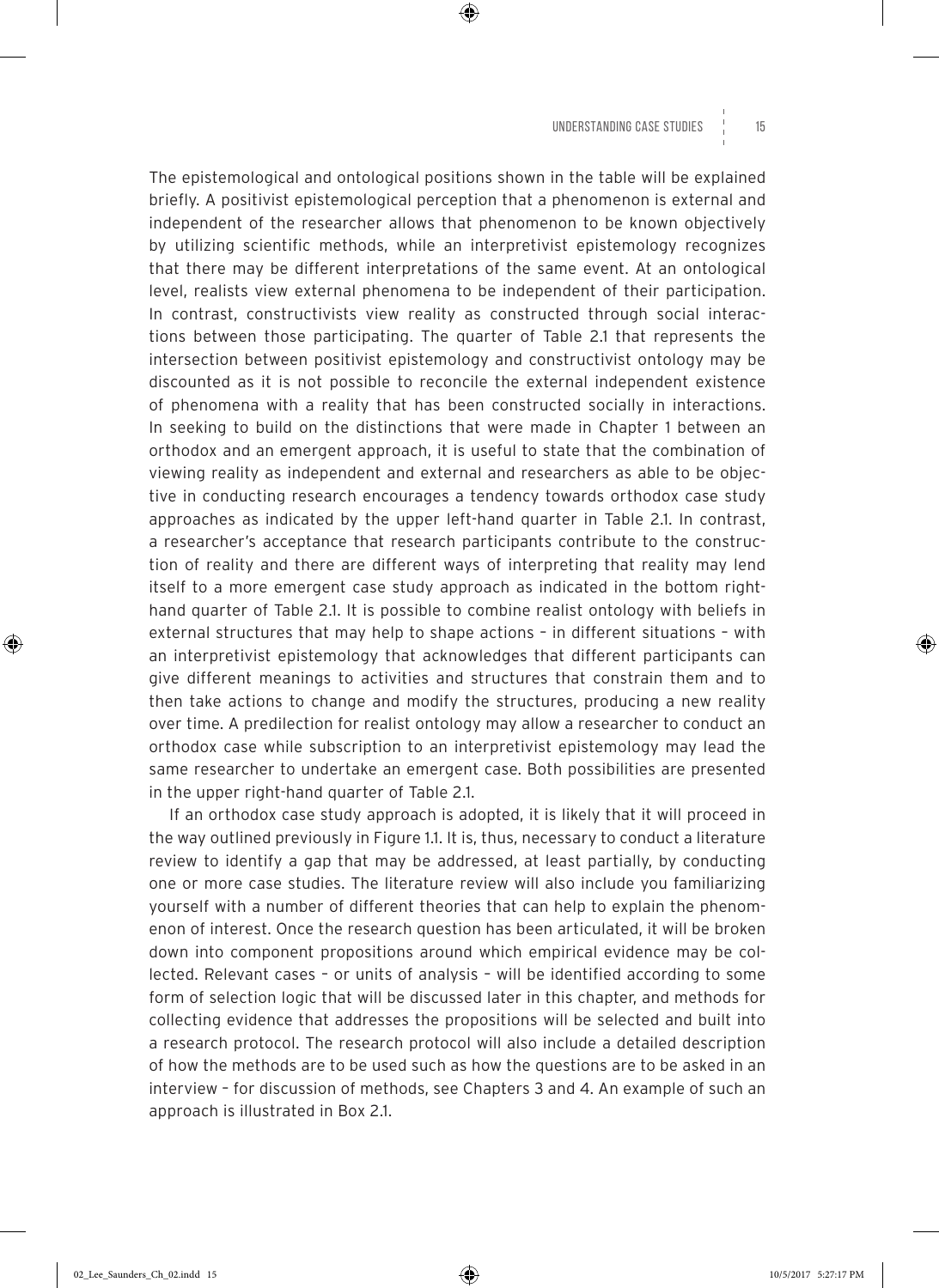#### **Box 2.1 An example of an orthodox approach to designing case study research**

Susan has decided to do her Masters dissertation on whether large companies in the energy-related industries adopt an effective 'green' human resource management (HRM) strategy by instituting practices that promote the saving and re-use of resources by their employees. Susan has previously read some literature on green HRM and she has found an academic study that indicates how many companies have introduced recycle bins, movement-sensitive lighting, etc. However, she theorizes that companies in the energy-related industries are less likely to engage in 'green', energy-saving practices because they profit most from maximum energy usage and she formulates the following proposition for investigation: 'Companies that supply energy as a core component of their business are less likely to pursue energy-saving initiatives through their employees than are companies that do not supply energy as a core component of their business.' As Susan has data about the latter from the existing literature, she intends to focus her case studies on companies in the energy sector.

She starts by ensuring the validity of her concepts of energy-saving – which she defines as a net reduction in the usage of finite resources by the organization through less energy-consuming methods, recycling, re-use and re-fashioning of resources – and HRM – which she defines as policies that are designed to promote employees of an organization pursuing specific goals, in this instance, energy-saving policies.

Susan decides to focus her attention on the gas industry and she compiles a list of gas suppliers from which she selects one large and one small corporation. Susan then identifies the sources of data which will enable her to answer her research questions. She decides that the data that she will need from her research to answer her question are: (i) Specific policy documents that each corporation has prepared around recycling and saving of energy; (ii) An interview with the Human Resource Director or Senior Human Resource Manager to identify the existence and objectives of any policies and practices to motivate their respective workforces to recycle materials, etc. and to save energy; and (iii) A tour of a site to look at the implementation of policies.

At this stage, she outlines her research protocol, prepares information sheets and consent forms for prospective participants and applies for ethical approval to conduct her research.

By contrast, the decision to use a case study with an emergent approach may arise from a range of considerations, many of which start off as unarticulated and are slowly drawn out to form a research question and knowledge of different literatures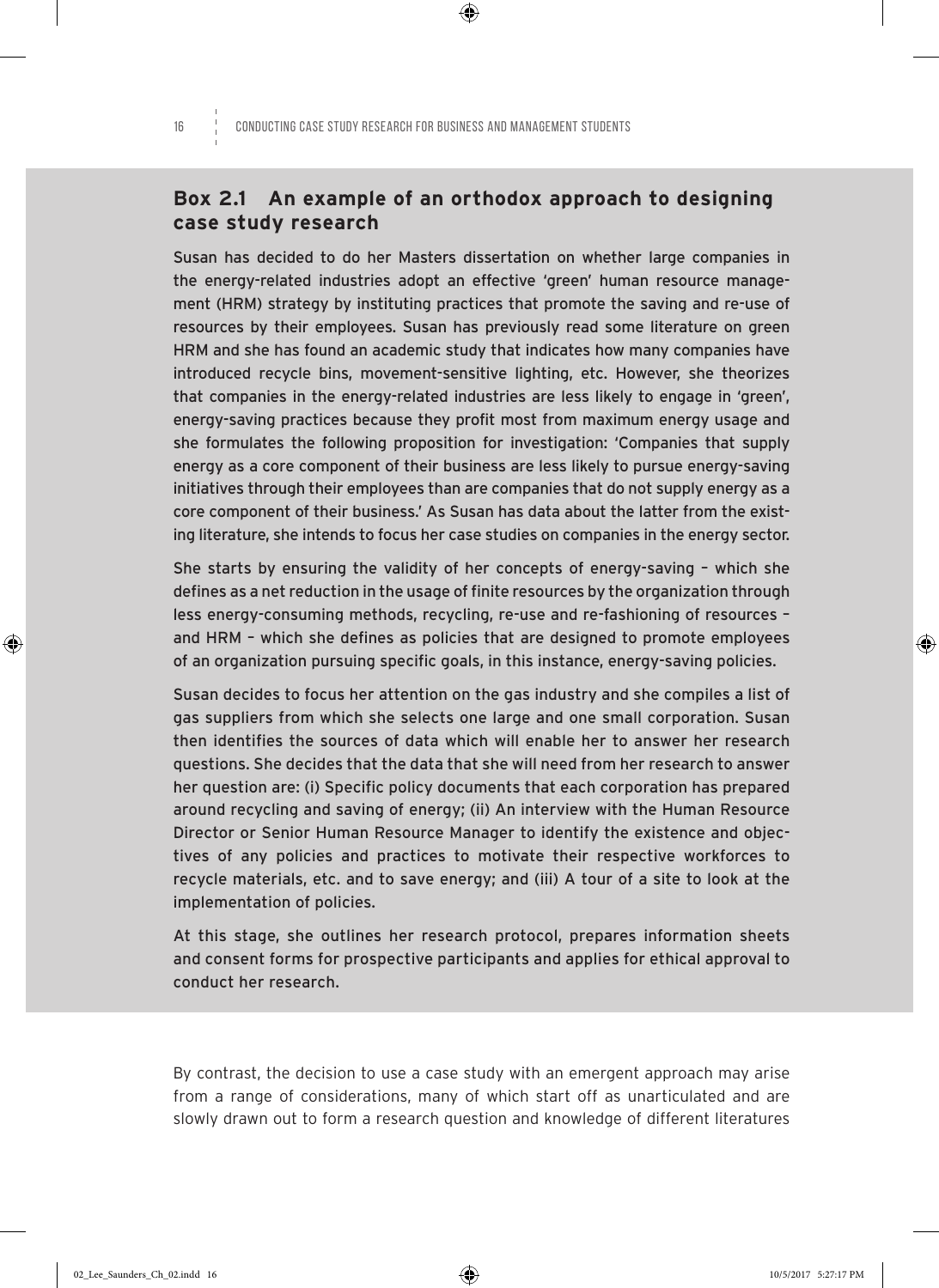may come together in a way not anticipated at the outset as the researcher starts to articulate the idea and the sources of knowledge to which they have access. This approach might be used when a researcher combines an interpretivist epistemology with either a constructivist or realist ontology, but it may be more likely to emerge in situations where the researcher is already familiar with the ethnographic context of the research. For an example of such an approach, see Box 2.2 below. In other words, the case may be more likely to proceed in the way outlined previously in Figure 1.2.

#### **Box 2.2 An example of an emergent approach to designing case study research**

Pietar is an office manager at an office of a medium-sized firm of Chartered Accountants in Dresden. He has been given a sabbatical from his job to study for a Masters in Accounting and Finance. In his job, he has been impressed by the approach of the professional accountants in his practice, who talk about the exercise of their professional judgement to realize valued goals of stewardship and proper observation of the rules for economic activity. Such ideas resonate with his understanding of what constitutes a profession which he learned about during his time as a social science undergraduate when he encountered theories that suggested a profession was an institute whose members pursued higher values, or their members were people who exhibited qualities that could not be codified when making decisions.

In the course of his MSc in Accounting and Finance, Pietar has been introduced to a range of accounting scandals, such as Enron, where firms of accountants have been implicated for not operating with the highest moral standards when auditing organizations. He has also heard a number of his peers express a desire to become accountants because of the high salaries that some accountants earn, rather than because of higher moral values. Pietar starts to wonder whether the values that his peers are expressing are consistent with the values that prevail at a medium-sized firm of accountants like the one from which he has his sabbatical.

Pietar takes stock of what he knows already. He already has access to ethical statements from the accounting professional bodies and he has sometimes looked at them when changes to ethical standards and codes have been made to understand why the changes have been introduced. He has the accumulated knowledge of the values that have existed in the organization where he works and knowledge of the ways in which his firm induct trainee accountants. Similarly, he knows some aspects of the attitudes of his student peers that he has experienced

*(Continued)*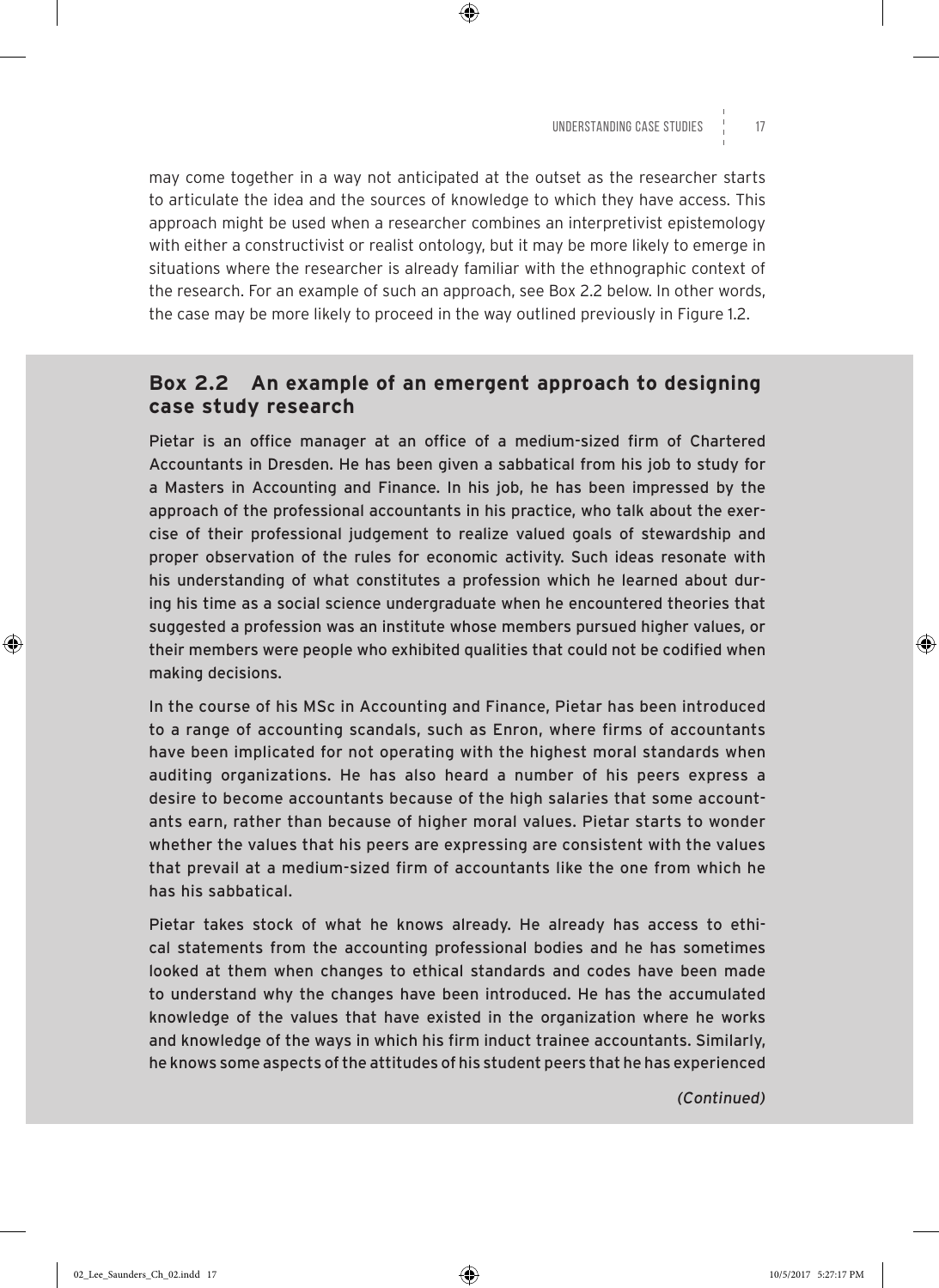during his Masters programme up to that date. Pietar formulates a research question that asks whether the education of Masters-level students in accounting contain sufficient ethical content to prepare them for employment in medium-sized firms of accountants like his own.

He decides that he will conduct a case study of the ethical component in the education of Masters-level students at the university where he is studying and a case study of ethics at the firm from which he has a sabbatical to see the extent to which they correspond. He proposes to do the former by analysing the content of the syllabus for his course and conducting a group interview with some of his student peers and an interview with the director of the programme. He plans to do the latter by looking at the ethical statements from the accounting professional institutes of which accountants in his firm are members, documenting the induction process for new accountants at his firm and interviewing the partner responsible for overseeing training. He prepares a formal outline of his research protocol, his research instruments, information sheets for participants and consent forms and he applies for ethical approval. Having decided on his research question, he then conducts a literature review about ethical formation of accounting entrants through both the curriculum and through professional training to help him put his study into an intellectual context.

#### **APPROACHES, CONCEPTS AND EXPLANATIONS**

As with any approach to data collection, when researchers use a case study, they inevitably make assumptions about their capability to use concepts to represent the phenomenon that is to be studied and to generate explanations about how and why that phenomenon occurs. These assumptions will differ according to the type of epistemological and ontological ideas that tend to underlie orthodox and emergent case studies. While some orthodox approaches might acknowledge that it is not possible to separate out parts of a case study in practice, the parts are deemed analytically separable and so capable of being represented by different concepts. This analytical separation and attribution of separate concepts then permits explanations of causal links between them (see, for example, Yin, 2014: 20). Once the causal links have been identified in a case, replication of findings in different contexts will allow the construction of nomothetic knowledge – that is, generalizable statements.

In comparison, while some of the ontological and epistemological assumptions that permit the emergent approach acknowledge that it might be possible to suggest concepts to represent parts of the same phenomenon as different components, that is neither the same as those components being practically separable nor does it provide evidence of a causal relationship between the reputed separable components.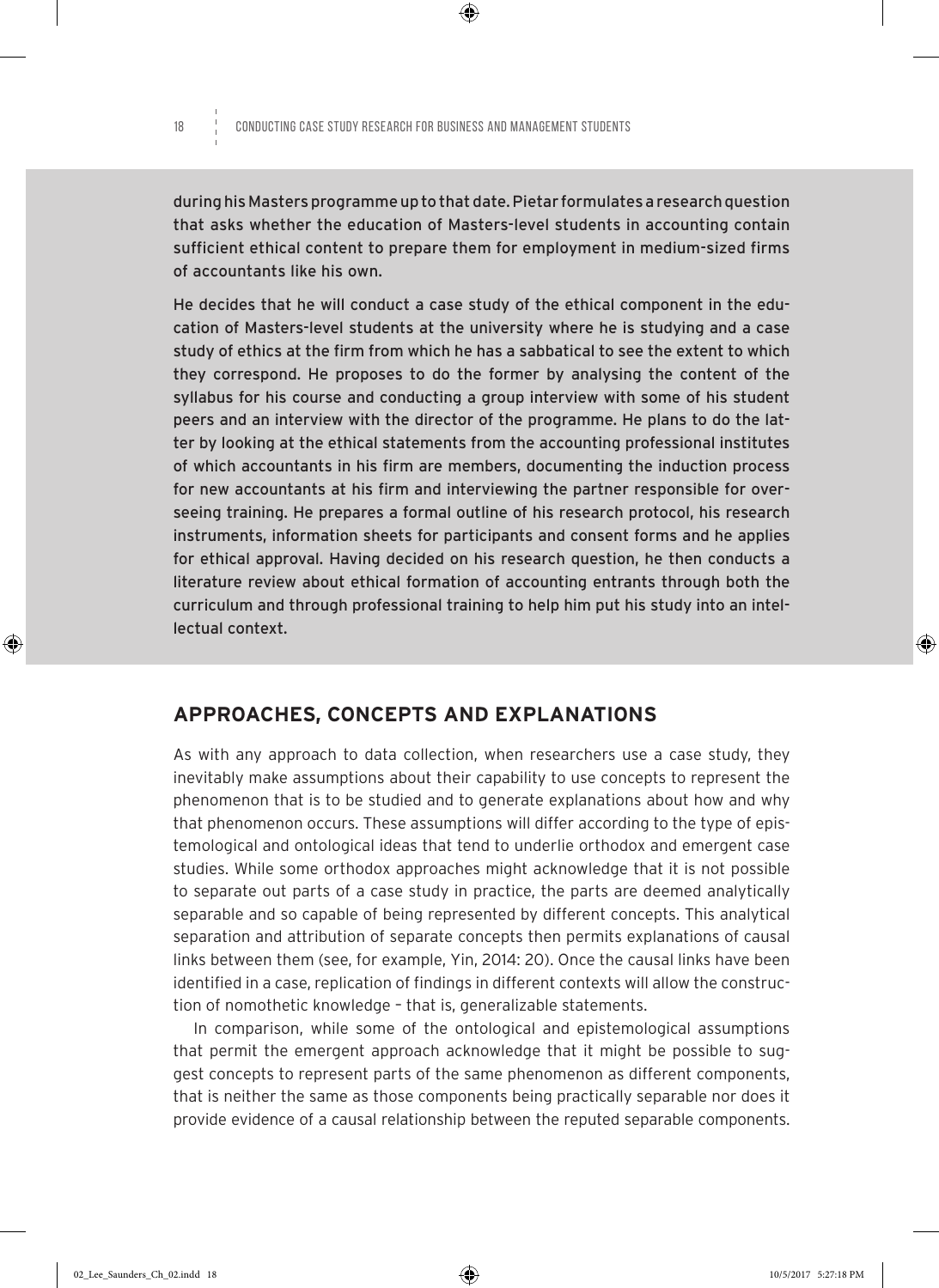In effect, while those ideas may purport to represent an empirical reality, they may not do so. Perceptions of components as different and separable deny the extent to which they may be inextricably linked in a phenomenon in a specific naturalistic setting. It is the perceptions that order the understanding of the empirical reality rather than the empirical reality producing the perceptions. As any phenomenon or system is multidimensional, different participants will have different understandings of it, so it is important to acknowledge that there could be multiple understandings of the topic which makes it necessary to specify from which vantage point the reality of the phenomenon or system is to be understood. Furthermore, given the capability of human actors to choose a range of different options, it is not possible to talk in absolute causal terms and there is no reason to expect any phenomenon to appear in exactly the same format elsewhere. The key objective is, thus, to explain why the particular case appeared as it did; that is to generate an ideographic form of knowledge. This is not to deny the existence of concepts, but it is to state that for some authors the concepts are inseparable from the phenomena which they purport to represent and are themselves embedded in a wider cultural context and broader sets of meanings.

When considering the development of concepts to help explain a phenomenon, the level at which the concept or explanation will be developed, should be identified. In addressing this issue, it is of value to refer to Llewelyn's (2003; c.f. Yin, 2014: 41) helpful classification of five levels of understanding. The five levels are: metaphor; differentiation; conceptualization; context-bound explanation within settings; and context-free 'grand' explanations. A metaphor is a familiar form of experience or knowledge which may be used to make sense of something unfamiliar. For example, someone may feel a tension when encountering a new situation at work in a way that makes him or her apprehensive about addressing that situation or completing his or her work. By using the metaphor of tension, that person would have succeeded in bringing to the surface parts of his or her knowledge that when something is new in the workplace, he or she experienced a similar feeling of tension. In effect, the metaphor served as a tool through which the person's own tacit knowledge was articulated. In the same way, researchers may gain access to understanding research participants' tacit and experiential knowledge about a phenomenon that is being studied by asking those others whether they can liken what the researcher is studying to everyday things that the researcher may be familiar with. Differentiation involves marking off a metaphor from others, often through a pairing of two metaphors, comparing and contrasting them and stating the nature of their relationship to one another. So, to continue the example above, the person could use the metaphors of both tension and excitement to seek an understanding of what happens to him or her. For example, the person may know that he or she experiences excitement when he or she is about to play a competitive sports game. So, the person could compare the tension that he or she feels when confronted with new circumstances in the work situation and the excitement experienced when about to play a competitive sports game. The person might recognize similarities in the two metaphors by noting that while they each have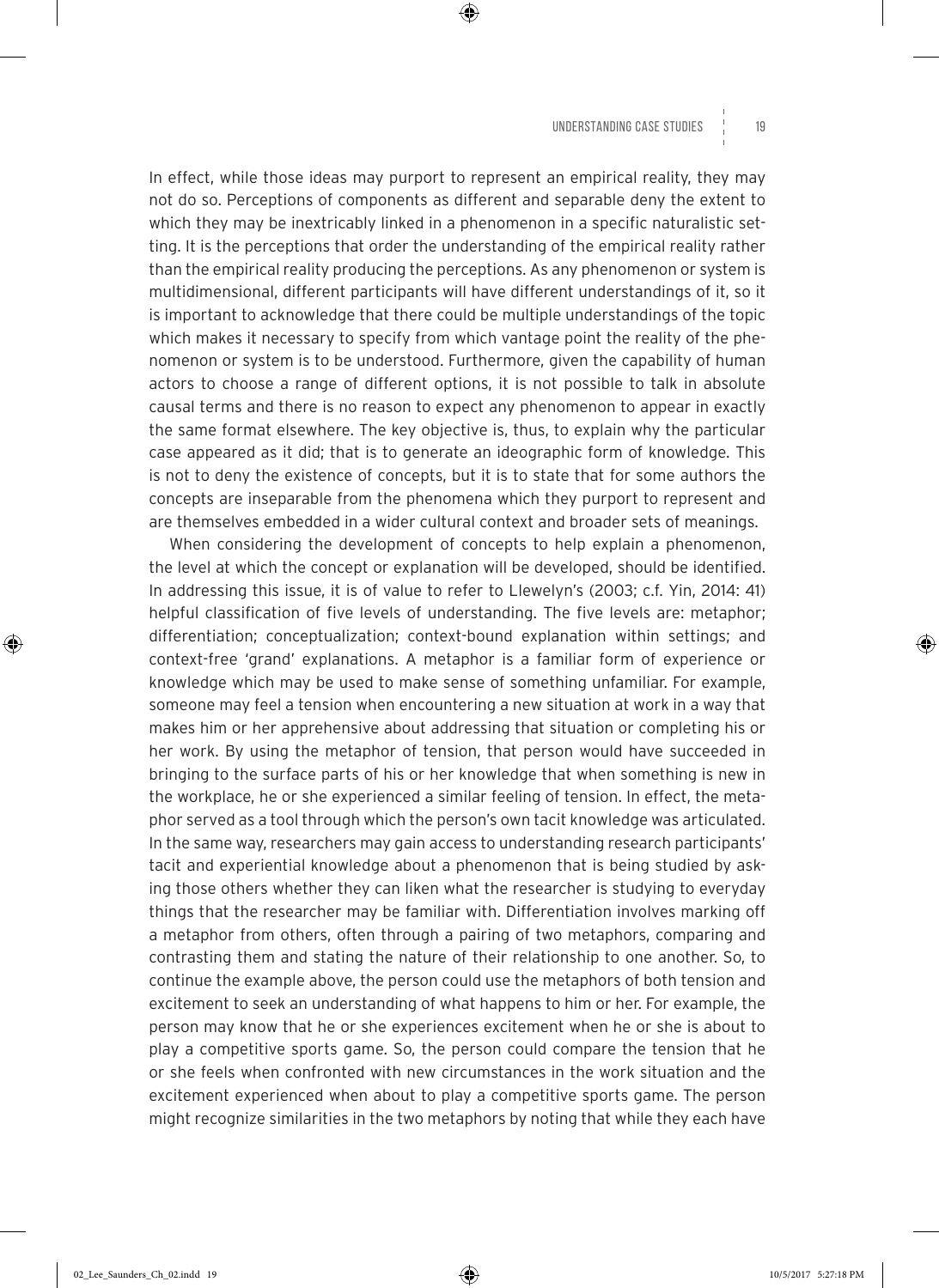#### 20 CONDUCTING CASE STUDY RESEARCH FOR BUSINESS AND MANAGEMENT STUDENTS

a combination of something that is known of the workplace and the sports game, they also have something unfamiliar in terms of the new circumstance in the workplace and a different team against which the sports match is being played. The person might start to distinguish between the different experiences by noting that while one involves something which he or she is paid to do, the other involves an activity that is voluntary. Also, while the tension experienced at work is unpleasant, the excitement experienced in anticipation of playing sport is enjoyable.

The third level in Llewelyn's schema is that of conceptualization. This classification marks a shift away from external comparisons of qualities of a phenomenon with other things to start to articulate a phenomenon's intrinsic qualities by defining the different ways in which a concept is distinct. To continue with the example, the person may start to note that when the state of tension is experienced at work, he or she also experiences some physical changes such as his or her heart racing faster, his or her hands starting to sweat and the experience of finding it difficult to concentrate. The person might, thus, conceptualize that what he or she has experienced is workplace stress. The fourth level of context-bound explanations within settings link social, organizational or individual phenomena to their settings, thus, drawing a range of differentiations and concepts into a broader schema. In the example provided, the person may realize that the reason why he or she experienced workplace stress is because he or she is worried about failing in his or her paid employment and the reason for that fear is because the employer has not provided any training to help cope with this situation. The final level of grand explanations provides a meta-narrative that is applicable to a range of different institutions. In the example above, the person might theorize all the circumstances when somebody is likely to feel stress and the reasons for that. While all these different levels above may feature in your dissertation research if you choose to use case studies, it is most likely that you will focus on the third and fourth of the levels above, namely, an individual phenomenon which it is necessary to study in its context such as a particular type or cause of stress; or a type of institution in which particular types of phenomena of interest are manifest such as microenterprises.

At this stage, it is appropriate to introduce different types of logic that may be used to link ideas and explanations to empirical observations. To do this, it is first necessary to understand two types of knowledge. Etic knowledge is that which originates from outside. An example is theories that already exist in the literature prior to the researcher conducting a case study. Etic knowledge may be contrasted with emic knowledge or that which is internal to a situation. The pattern of empirical observations at a case study site provides an example of emic knowledge. Given that orthodox case studies rely on propositional knowledge, it may be that they have a greater propensity to start from etic knowledge related to the higher levels of understanding in Llewelyn's framework and use deductive logic to identify propositions that may be examined by studying a case. For example, one statement in the academic literature may be that workers are always dissatisfied when their pay is low compared with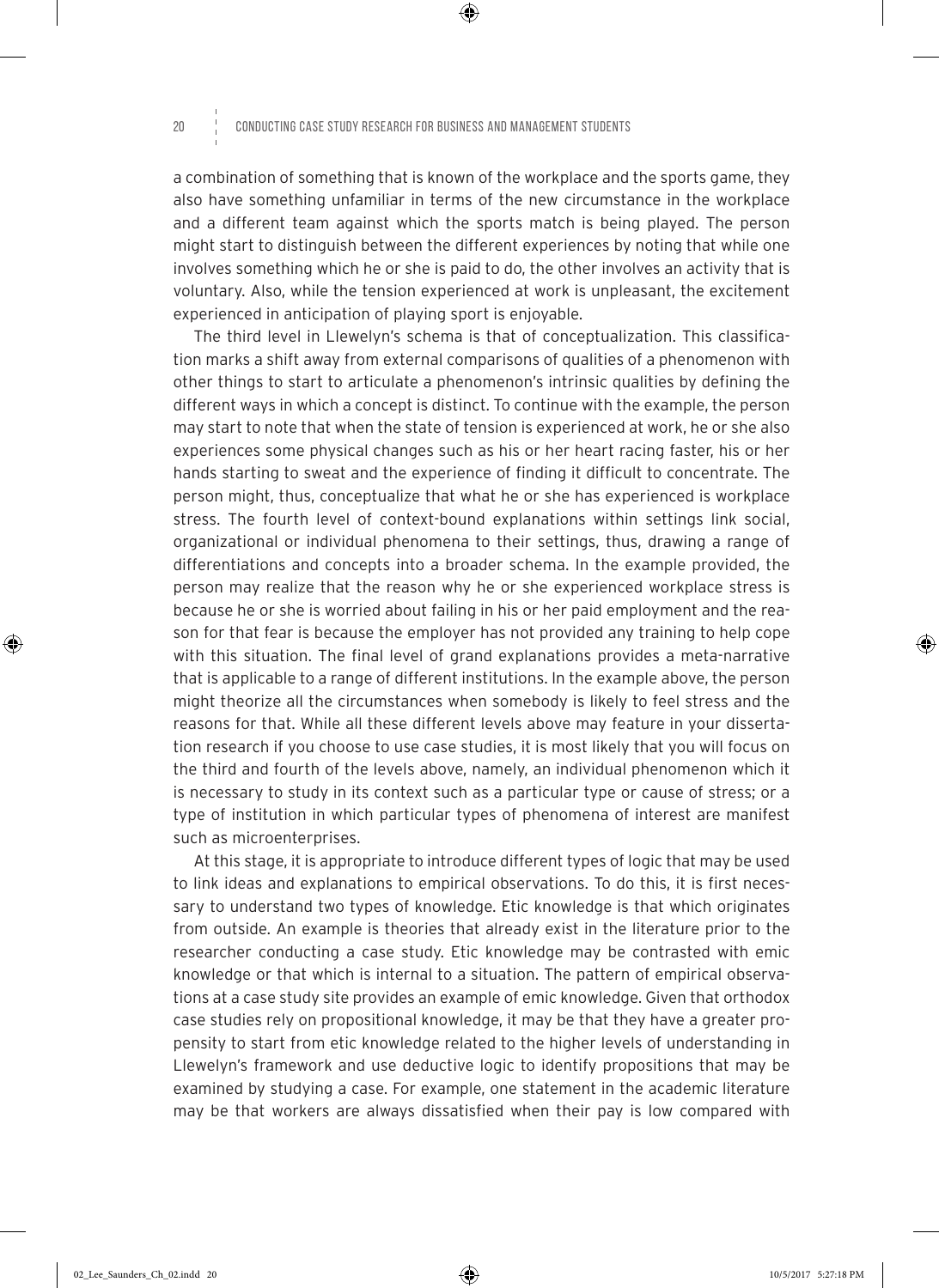workers in similar jobs elsewhere in the area. Another statement in the academic literature may be that organizations whose workers are dissatisfied experience a high level of labour turnover. We may deduce from these two statements that organizations that pay their employees less than that paid to other equally skilled employees in the area will experience higher levels of labour turnover. We may then undertake case study research at a number of organizations to establish whether there is evidence of the relationship between low pay and labour turnover.

By contrast, an emergent case study will have a greater propensity to work from emic knowledge inductively, perhaps using a metaphor to interpret a particular piece of evidence and to build understanding from there. For example, it may be that office workers interact with each other several times each day. A metaphor that might be used is that those workers are like an association football team whose players are often interacting with each other in the course of a match. If we then observe that the office workers' interactions are activities that help them each to complete their respective jobs successfully and that their organization is in direct competition with another organization in their sector, we may conclude that the office workers are in many ways like a football team. We could then proceed to the stage of differentiation to identify ways in which the office team is different from a football team until we can state clearly what constitutes the 'office team' concept to be fitted into explanations or theories about why the team operates as it does. Both an orthodox and an emergent approach may use abductive reasoning by choosing – from a range – the most likely explanation or theory for a piece of evidence.

In order to make a link between a possible explanation and empirical research in a case study, it is necessary to define an applicable unit of analysis – which will be discussed further in Chapter 3 – to which the explanation or theory relates. For example, assume that the context of a case study is an organization. If the research question that is formulated relates to the organization as a whole, the whole organization will be the unit of analysis and data relating to the research question should be collected from anywhere within the organization to help derive an understanding of the case in ways that relate to the research question. If, on the other hand, the research question is about how a particular organizational change affects two specific departments, the focus will be on the change that has taken place and the two departments. Units of analysis then exist at two different levels, namely: (i) the change; and (ii) the two individual departments. Data collection will be directed towards understanding the change and its impact on the two departments. If instead the phenomenon is simply the change and an understanding sought is the nature of the change that is taking place not only in this organization, but at other organizations, the unit of analysis will be the change, but there will be multiple units of analysis of prospective comparable changes at different organizations.

While an orthodox approach will see the definition of the case(s) or unit(s) of analysis taking place in advance of the research data collection process being started, an emergent approach allows the boundaries to the case or the unit of analysis to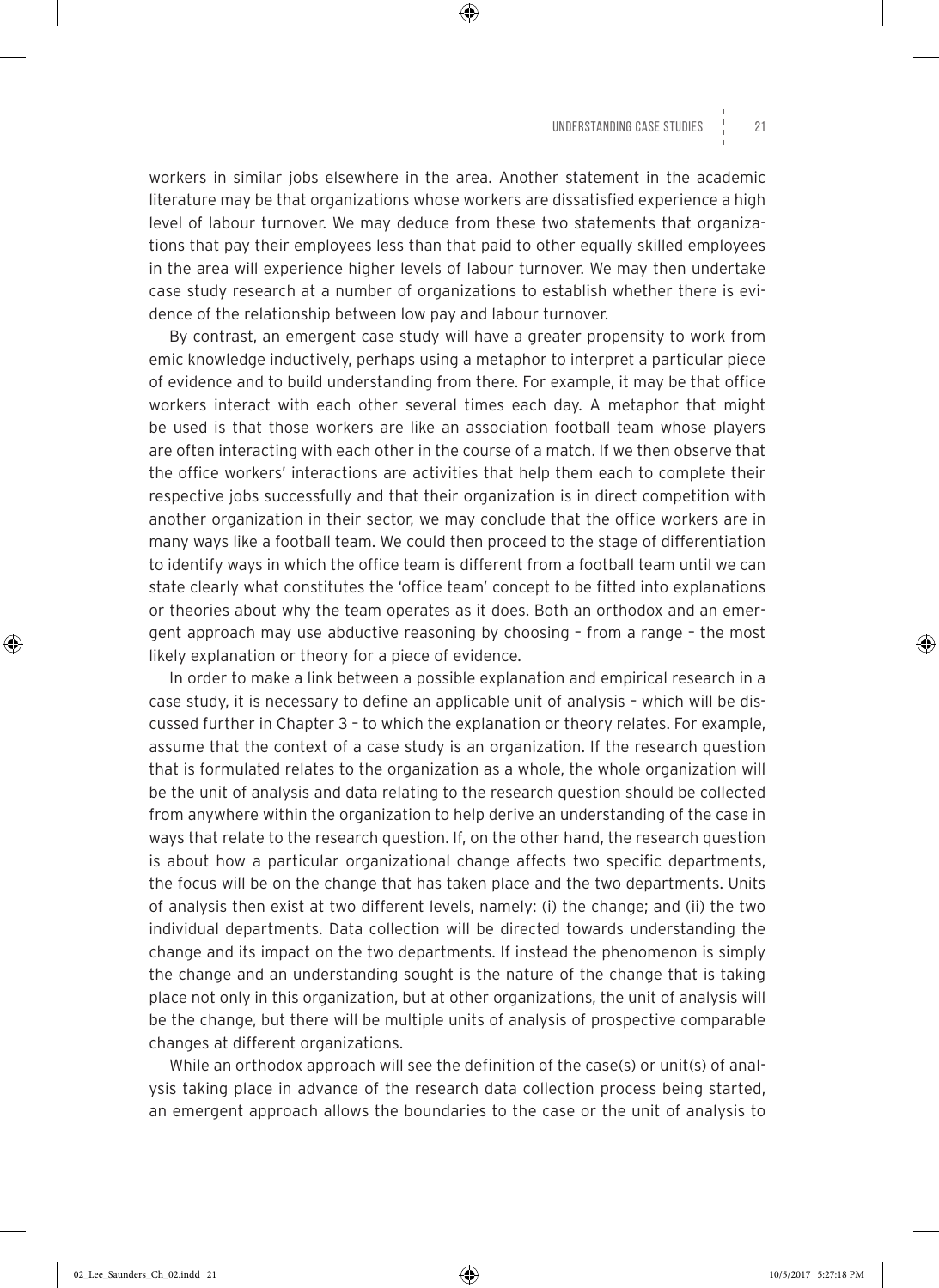#### 22 CONDUCTING CASE STUDY RESEARCH FOR BUSINESS AND MANAGEMENT STUDENTS

be defined as the research progresses. However, even in an emergent approach, it is important for both the final research question and the unit of analysis to be defined before the data collection process is completed, to allow the researcher to check that he or she has collected sufficient information from sources that illuminate what is taking place with the unit of analysis to answer the research question which she or he has set.

In this section, we have considered different levels at which theories may be constructed, the types of logic that may be used to link theory to empirical evidence in case studies and the importance of defining the contours to the case when theorizing. The next section discusses different levels of scope for the theories.

#### **DEFINING THE CONTRIBUTION OF THE STUDY**

Both Undergraduate and Masters dissertations will be enhanced by the chosen case(s) contributing to the development of theory. When making such a contribution, it is important to define the scope of the theory. In orthodox approaches, a common objective of theorizing about the case that is being observed is to think about the implications that the case may have for elsewhere and how to add to nomothetic knowledge or general statements that have wider applicability. While emergent approaches acknowledge that the theories developed may have implications for elsewhere, this is less of an end *per se* than it is for orthodox approaches. Instead, the focus is upon the particular case and generating ideographic knowledge or explanations of the specific reasons for the phenomenon found in the case. Thus, there are different strategies for defining the scope of the contribution from case study research. In order to understand this, it is necessary to return to the concepts of particularization and generalization.

A strategy of *particularization* seeks to develop deep understanding about the case and explanations that capture the complexity of the case. Any situation, organization or phenomenon that constitutes a case will have its own unique characteristics. These, in turn, will give rise to unique combinations that manifest in a specific phenomenon or a particular manifestation of a broader phenomenon in that case. Particularization entails reporting on why some of the characteristics or events that comprise the case or phenomenon are how they are in the specific context that is being studied. The focus of particularization is to understand and explain the uniqueness of the case. As Stake (1995: 4) says: 'Case study research is not sampling research. We do not study a case primarily to understand other cases. Our first obligation is to understand this one case.'

Stake (1995) suggests that one of the things that arise from a deep understanding is a capacity to recognize when dimensions of the phenomenon appear in new and foreign contexts. This permits what Stake (1995: 7) describes as a *naturalistic generalization*. Generalization is the development of a general statement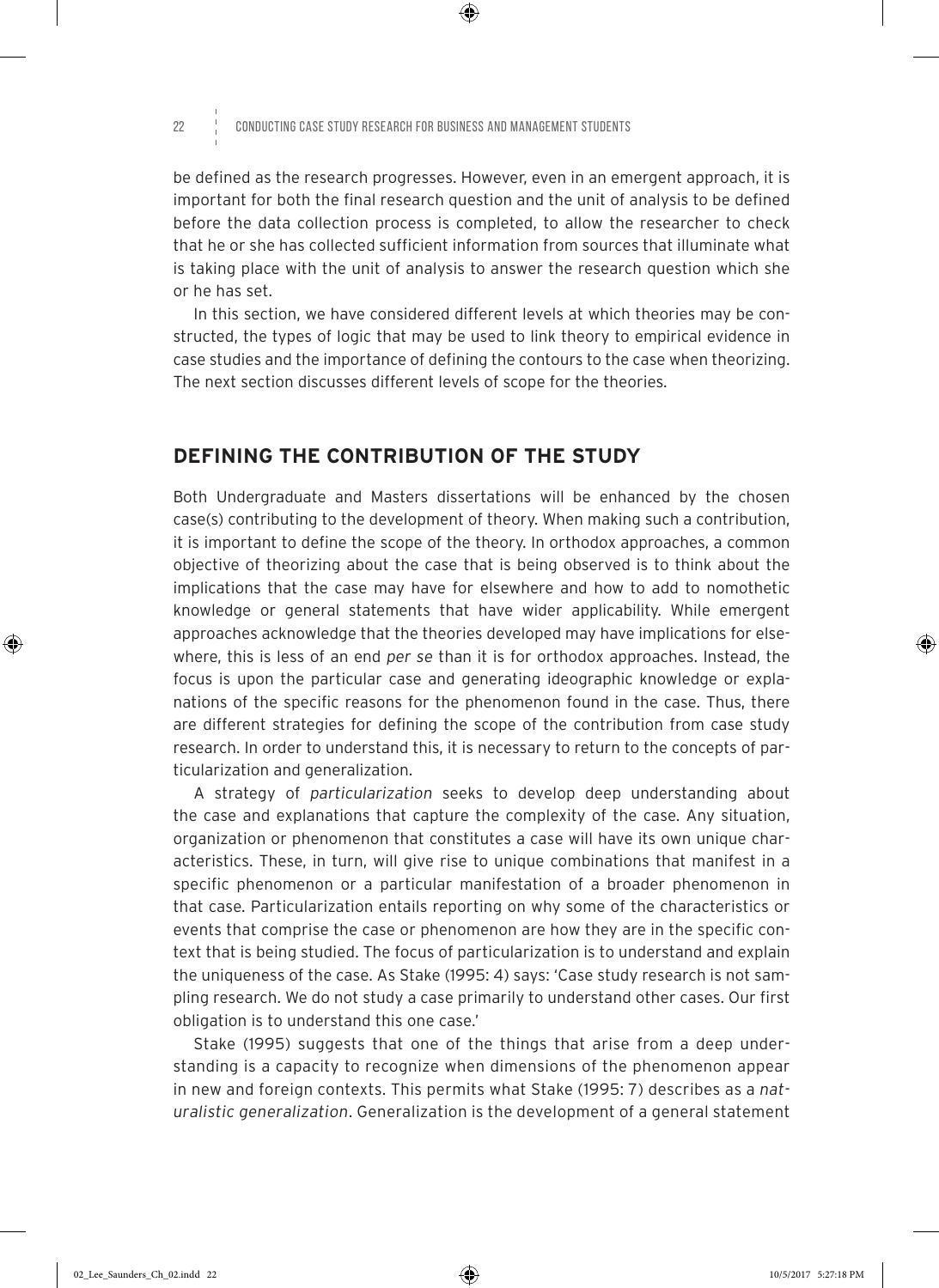or proposition by inference of observation of a particular manifestation of a phenomenon or system (Tsang, 2014: 371). Naturalistic generalization is 'arrived at by recognizing the similarities of objects and issues in and out of context and by sensing the natural co-variations of happenings' (Stake, 1995: 7). As some of the researcher's understandings of a previous case may remain tacit and unarticulated, naturalistic generalization to a subsequent case is both intuitive and empirical. Stake (1995: 8) goes on to say that:

Naturalistic generalizations develop within a person as a product of experience. They derive from the tacit knowledge of how things are, why they are, how people feel about them, and how these things are likely to be later or in other places with which this person is familiar. They seldom take the form of predictions but lead regularly to expectation. They guide action, in fact they are inseparable from action. These generalizations may become verbalized, passing of course from tacit knowledge to propositional; but they have not yet passed the empirical and logical tests that characterize formal (scholarly, scientific) generalizations.

In this regard, it might be that a researcher conducts an emergent case study based on their own workplace and then they observe a similar workplace and find resonance of the same. That would allow them to develop propositional knowledge about both cases.

The development of propositional knowledge would move the naturalistic generalization towards the status of an *analytic* or *theoretical generalization*. As indicated above, orthodox cases tend to seek this type of generalization. Yin (2014) discusses theoretical or analytic propositions that are not generalized statistically to populations – as is sought in quantitative research through probability sampling methods – but which may be generalized to similar situations. Yin (2014: 21) distinguishes between statistical and analytic generalization in suggesting 'in doing a case study, your goal will be to expand and generalize theories (analytic generalization) and not to extrapolate probabilities (statistical generalization)'. Tsang (2014) provides a number of ways in which analytic or theoretical generalization may be developed if one is starting from propositional knowledge. One way is through the practice of *falsification*; that is if an author in the literature has indicated that a proposition has law-like characteristics and that one event always accompanies another, the study and provision of a countercase would provide a refutation of the universality of the theory. However, simple falsification of an existing theory might not be considered as sufficient by some examiners, even for a Masters dissertation.

There are ways in which case studies can make a more positive contribution even if there is a dimension of falsification of one theory. For example, Tsang (2014: 377) suggests they can be used to *examine the relative merits of different theories* around the same subject and their applicability to particular situations. For example, in the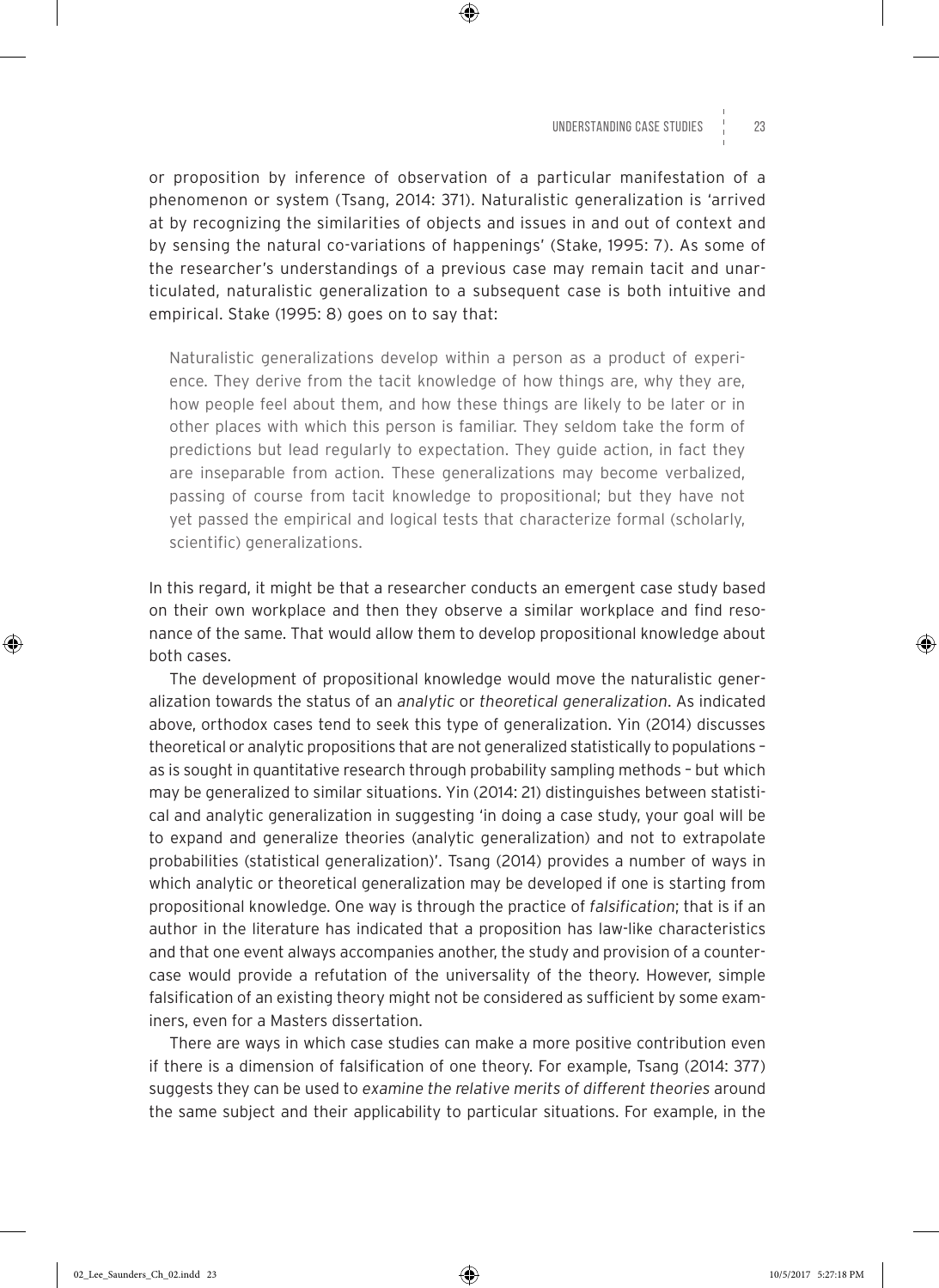#### 24 CONDUCTING CASE STUDY RESEARCH FOR BUSINESS AND MANAGEMENT STUDENTS

discipline of Change Management, organizational justice theory states that the way employees react to change depends on them being treated fairly. However, within organizational justice theory there is a divergence of views regarding one of the components: interactional justice. One group argues that interactional justice should be considered holistically; the other argues it is perceived by employees as two discrete types of just treatment – treatment of people or interpersonal justice and the explanations provided to them or informational justice. By studying the issue of employees' treatment during a managed change, the two theories can be compared in practice and a choice made.

There are additional ways in which cases may contribute to theoretical generalization (Tsang, 2014: 374). Firstly, they can be used to *extend a theory*. To take the example above, it may be that it has been observed that employees perceived the change had been managed poorly, despite them having been treated justly. However, it could be that the researcher observes that the case study organization was performing poorly and this was not something that had been reported in other cases. In this instance, the extension of the theory from the case study could be that employees' perceptions of their treatment are likely to be influenced by the organization's performance. A second way in which a counter instance could help to develop theory is by *defining boundaries* to a finding. To take the organizational justice example, it may be that all the cases where treatment is considered fair are either public sector or not-for-profit organizations. If the counter finding arises in a commercial, for profit organization, it could be that the boundary to the generalization has been found.

Another form of generalization discussed by Tsang (2014: 371) is that of *empirical generalization*. With an empirical generalization, a number of cases are observed with the purpose of seeing whether there is an empirical regularity or pattern in the population of phenomena or systems from which the cases are drawn; that a pattern is being observed rather than explained. Tsang suggests that the merit of this type of approach is that by identifying a pattern – even if it is not necessarily explained – a specific context may be discounted. The observation or pattern could then become the subject of subsequent theory building. If such an empirical generalization is attempted in a Masters dissertation, you should offer suggestions for the reasons for the pattern in the context of existing literature.

A final form of generalization that might be adopted with case studies is that of *small population generalization*. It may be that a new form of work system is so advanced and expensive that only a small number of organizations have yet to purchase the system. All the organizations with those systems may be known through the trade press making it easy to identify and research all or a high proportion of that population. In this type of instance, it may be possible to generalize the findings relating them to a specific number of that population. Again, the conclusions may simply be empirical to provide the focus for subsequent theory building.

When explaining your research, it is important to express the nature of your contribution – whether it can be considered as common to all institutions of a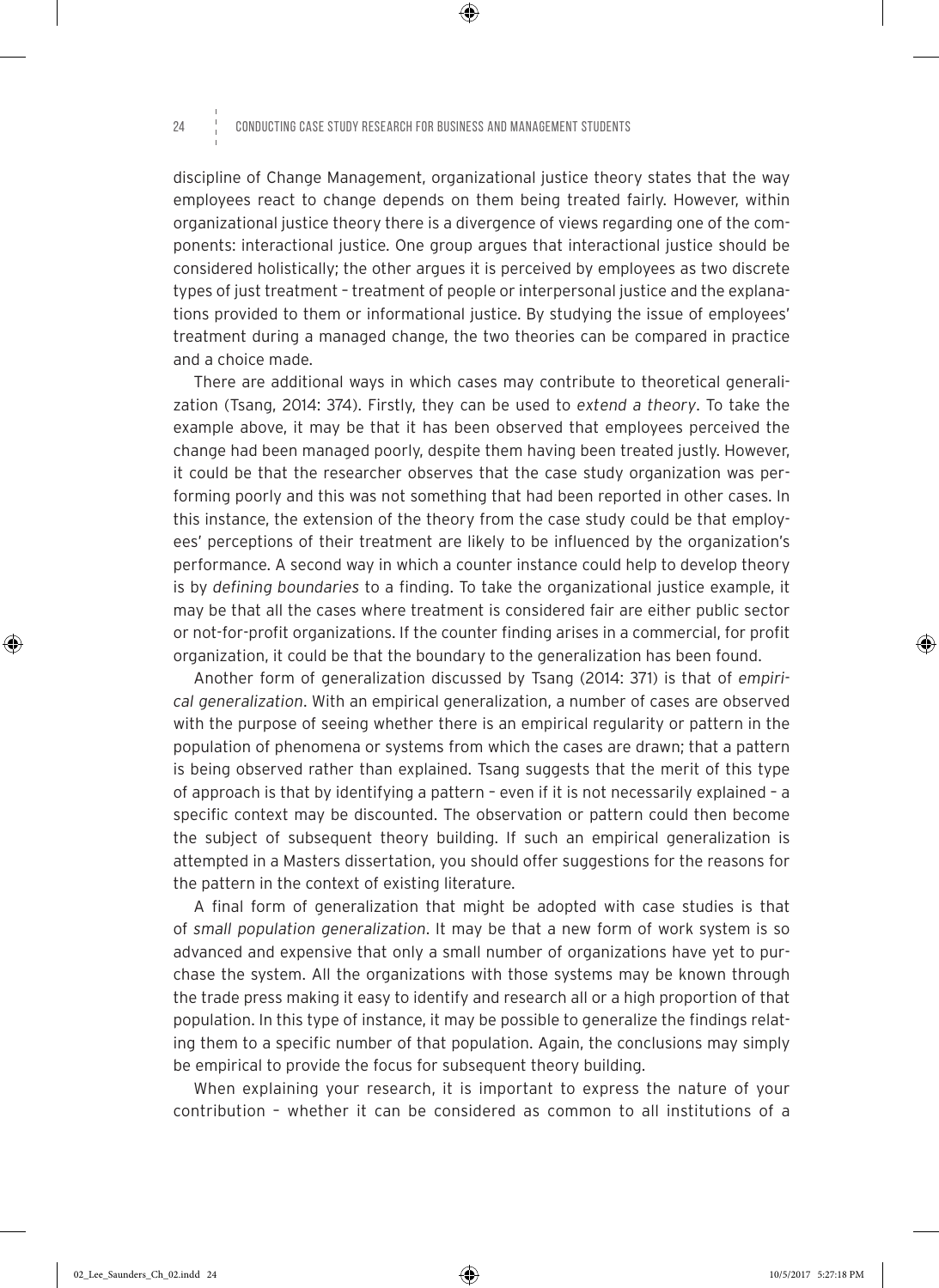particular type, to some of that type of institution under specific circumstances, or only to a particular institution – and the limits of that contribution. Thinking about the concepts of different types of generalization and particularization should help you to do this.

#### **SELECTION OF CASES**

To theorize successfully about the empirical evidence that has been gathered from the cases studied, it is necessary to consider how those cases fit into the theories that you use or develop. It is, thus, important to consider the rationale for – or ways of selecting – cases. There have been a number of different ways proposed for selecting cases (see for examples, Patton, 2015; Saunders et al., 2016). In outlining the bases for selection, we build on earlier distinctions in relation both to the different case studies of orthodox and emergent and the types of contribution through theorization that might be achieved. Not all the bases of selection are mutually exclusive, nor will their use be confined to either orthodox or emergent case studies, or different forms of contribution, but they may be more associated with one rather than another, which we highlight below.

One approach is that of *opportunistic selection* which will entail picking cases on a basis of on-the-spot decisions about the cases fitting in with the important criteria for the research, or with the new criteria that become apparent in the course of the research. Alternatively, there might be unforeseen opportunities of access to a case that enables the researcher to address the problem under consideration. This type of selection is most likely to be found in emergent case studies and used either for particularization or developing a naturalistic generalization. Many people reading for a Masters degree are either studying part-time because they are in full-time work, or are studying full-time after being awarded sabbatical leave from work. It may be that there is a problem in their workplace that they have always wanted to dedicate time to resolving. The requirement to write a dissertation might provide them with the time to address such a problem and the willingness of their work colleagues might provide them with the opportunity to do so. This type of situation will constitute an opportunistic form of selection.

A second approach is that of *extreme* or *deviant case selection*. Extreme or deviant cases are selected because they are unusual or extreme and offer the potential to learn most either in a positive or a negative way. To some extent, to define a case as extreme or deviant is to accept a realist ontology and positivist epistemology that allow cases to be identified as part of a wider population and to define a norm for a case which allows others to be defined as deviant. By contrast, a constructivist ontology and interpretivist epistemology could lead to an assumption that all cases will be different rendering the idea of deviance invalid. Nevertheless, if the idea of extreme or deviant is accepted, they could be used to illuminate explanations of why a particular case is performing well or badly and provide opportunities for particularization in the explanation.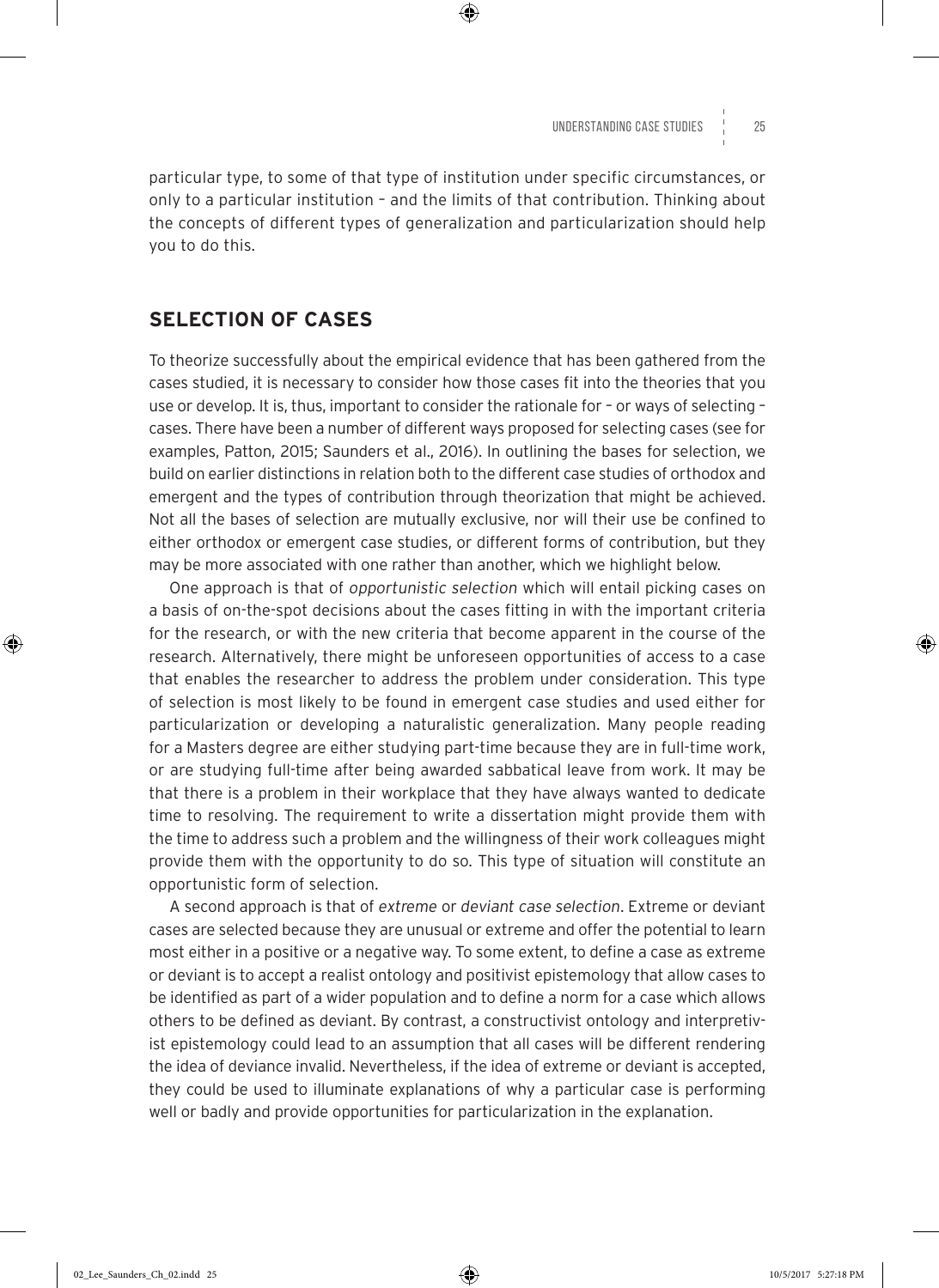A third approach is a variant of the idea of an extreme case and that is the *politically important case selection*. This involves choosing cases that are politically sensitive as they allow illumination of particular types of problems that are also considered to be manifest elsewhere, but have come to light in a particularly damaging way in the politically important case. The dangers of an overly close relationship between a firm and its auditors, such as that which occurred at the American energy, commodities and services company Enron in the late 1990s is a particular instance of this. Again, the opportunities for particularization in the explanation of why such a relationship developed in the way that it did at Enron are considerable, although drawing comparisons between Enron and other companies would require some analytic generalization.

A fourth approach is that of *criterion selection*. This involves identifying criteria in advance that distinguish cases from others that make up the majority of a population and using those criteria to select cases. A particular way of using this approach in management research would be to investigate one or more companies that had doubled in size or turnover, or that had encountered an unusually high number of industrial relations problems. The opportunities for particularization in the explanation of why an organization's performance materialized in this way are extensive, although drawing comparisons between the company that meets the criterion and others that did not would require some analytic generalization about the absence of the level of performance at those other companies.

A fifth approach is that of *theory-based selection*. Theory-based selection is similar to criterion selection, but it involves picking cases on the bases of the recognition of evidence of important theoretical constructs at one or more cases. A common form of use of this method in management research is that of early adopters – or innovators – of a particular management practice. The concept of innovators is then used to explain the performance of those cases, as well as others who are not innovators, in relation to the wider population. The cases picked and explained will involve a degree of particularization, although there will also be an underlying form of analytic or theoretical generalization that expresses the way that the cases relate to the wider population.

A sixth approach is that of *snowball* or *chain selection*. It entails asking people who are knowledgeable of the area or research participants whether they are aware of other cases that fit the selection criteria. The consequence is that the researcher is much more likely to find cases that are information-rich than if they were to select the cases by most other means. This form of selection is perhaps most likely to be used as researchers move from particularization to a naturalistic generalization, although it could also be used for the purpose of developing an empirical generalization.

A seventh approach to selection is that of *census selection* where the aim is to study the entire population. When a population is either new, or may be tightly defined for other reasons, it may be possible to study the entire population of one or a small number of cases. This approach is particularly suitable if the objective is to make a small population generalization, although it could also be used for the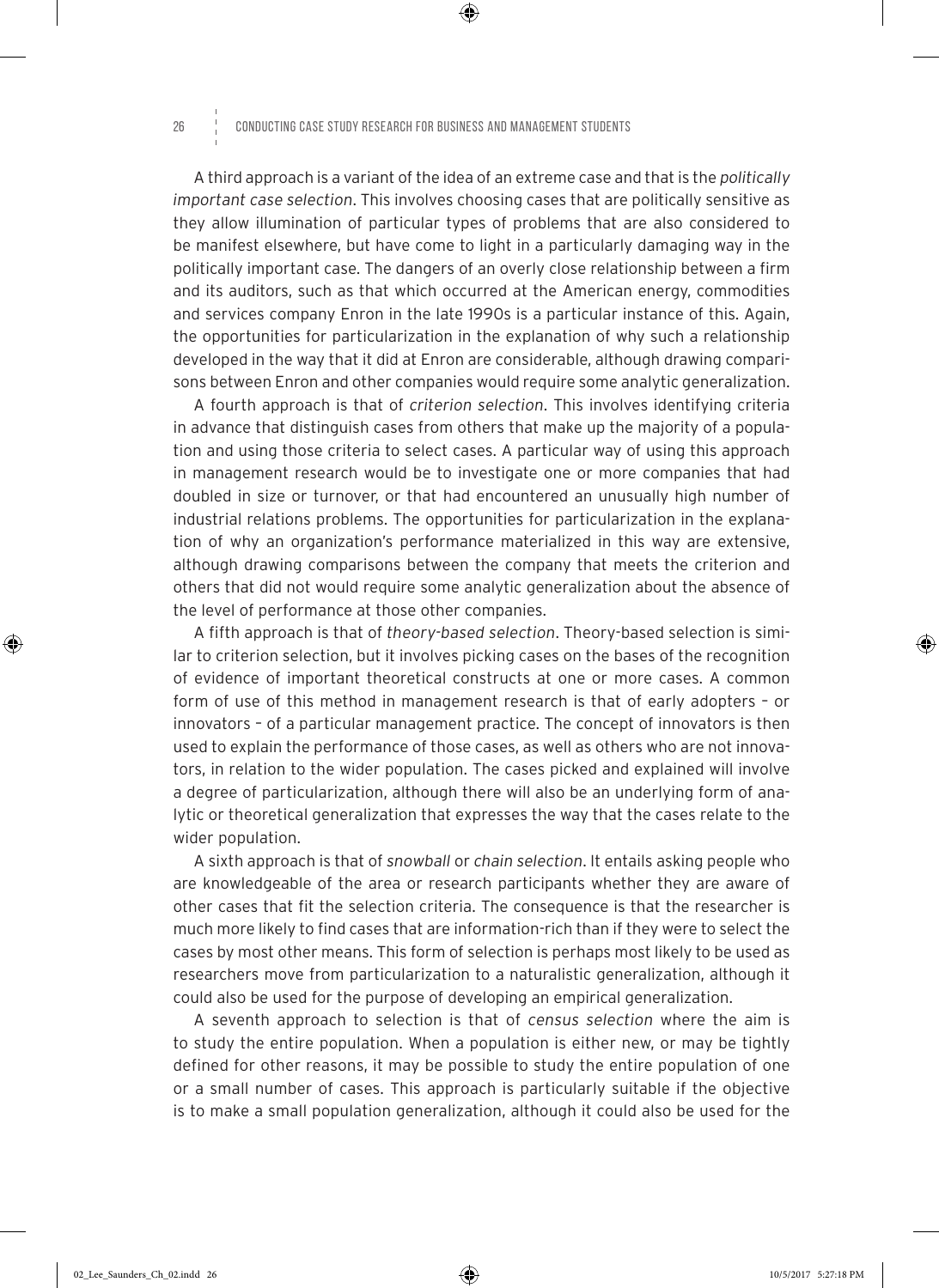purposes of making an empirical or an analytic generalization. A similar type of selection is *homogenous selection*. Homogenous selection involves picking a small sub-group of a wider population, but which have definite shared characteristics or identity, to examine how those characteristics are affected by a particular phenomenon or lead to the development of a phenomenon. This form of selection will be particularly suitable for empirical generalization or analytic generalization.

A ninth approach is that of *intensity selection*. Intensity selection involves picking information-rich cases that exhibit a lot of the qualities of the phenomena that are under consideration. Intensity selection can be particularly valuable at the early stages of developing an analytic generalization as the depth of the information about a case may allow development of explanations of extensive patterns. The study of subsequent cases may be used to extend and refine the analytic generalization and to identify the boundaries to its applicability. Of course, if the research stops with the initial case, the theory of the case will be particularization.

A tenth approach that is suited to the development of analytic generalizations is a *maximum variety* or *heterogeneous selection*. This will entail identifying many different characteristics that are found in the population of cases as a whole. The researcher will then select as many cases as possible with each case having a different configuration of some of the characteristics. For example, organizations could be distinguished on the basis of their size, their patterns of ownership, the sector in which they are situated, their geographical location, etc. The extent to which it is possible to select a wide variety of different cases for a Masters dissertation is questionable, but it may be possible for you to study two or three cases and employ the principle of maximum variety. Any theme that is common across the different cases that were selected will then take on increased importance and could provide the basis for an analytic generalization. Also, if the theme is absent from one of the cases, the absence could provide the basis for developing an explanation of the boundary to the analytic generalization.

Although analytic generalization is not related to statistical generalization, the eleventh approach of *purposeful random selection* involves the statistical logic of choosing cases according to a systematic method that has been predetermined to afford all relevant cases equal chance of inclusion. Advocates of this method claim that it can reduce bias in the selection of cases and enhance the credibility of the generalizations that are made. This, of course, will only apply if all the cases support the analytic generalization. As analytic generalization is not based on frequencies, but on theoretical applicability, any counter cases found in the selection may only be useful if they can be used to contribute to defining the boundaries of the analytic generalization.

A twelfth approach, *stratified purposeful selection*, may be used to help refine an analytic generalization or define its boundaries. Stratified purposeful selection involves identifying distinct clusters of cases within a population systematically and then studying them. For example, it might have been found that all family-owned firms with less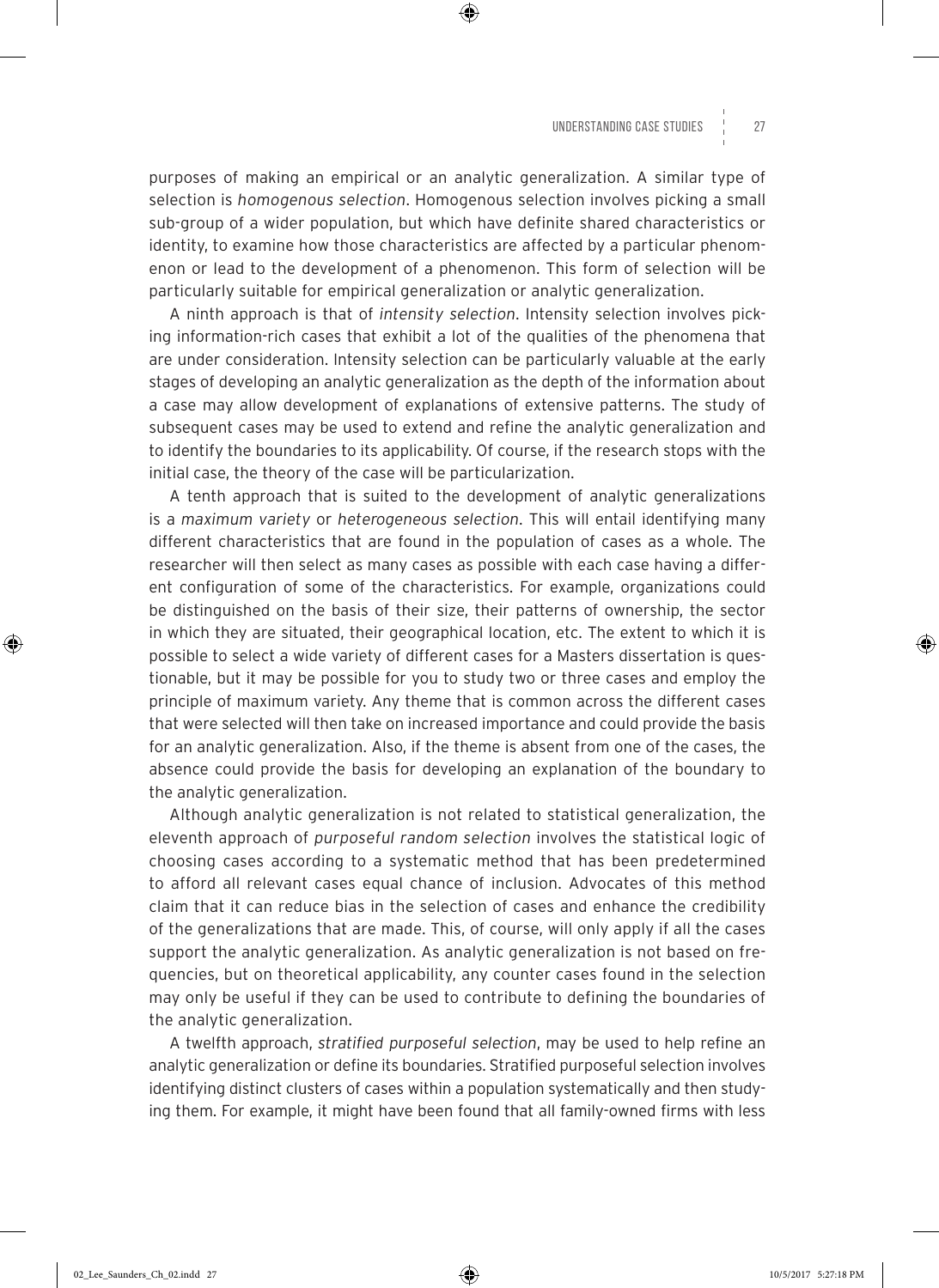#### 28 CONDUCTING CASE STUDY RESEARCH FOR BUSINESS AND MANAGEMENT STUDENTS

than 20 employees are able to function without a formal Human Resource Department because of the ways in which the founding family is able to construct an amenable work environment. The idea could then be extended by choosing a cluster of firms with 25 employees. If the findings from cases from each of the clusters are the same, the analytic generalization will be extended. If the findings from each of the clusters are slightly different, it will provide an opportunity to define the boundaries to the initial propositions in the analytic generalization and extend the analytic generalization by identifying reasons why the findings are different in the two different clusters.

A thirteenth approach is *confirming or disconfirming case selection*. This type of approach fits in with the pursuit of analytic generalization and extending the ideas of the theory or identifying the boundaries to its application. If the case confirms the proposition, the analytic generalization is extended; if the case disconfirms the proposition, a boundary of the analytic generalization is found. If the proposition had claimed to be universal, then the theory has been falsified. A fourteenth approach offers a particular type of confirming or disconfirming case and that is *critical case selection*. Critical case selection involves selecting cases where theoretical propositions lead to the assumption that a phenomenon will either be present or absent. The maxim when selecting a critical case is: If a phenomenon is happening anywhere, it is likely to be here; and if it is not happening here, it is unlikely to be happening anywhere else. If the phenomenon is present, a degree of particularization will have taken place about why the phenomenon was likely to be present in the critical case and it will also provide the basis for developing analytic generalization. If the case does not support the proposition, then the proposition will have been falsified.

The fifteenth and final approach to selecting cases that will be considered here – simply because other writers use it, but it should not be used in the design of a Masters dissertation – is that of the typical case. The typical case is not different in notable ways from those others that have been found. If a typical case is found in the course of research, it is likely simply to extend the analytic generalization. However, the usefulness of the typical case is limited. As Stake (1995: 4) says 'The first criterion [of case study selection] should be to maximize what we can learn'. The main use of a typical case would be for illustrative or teaching purposes.

Table 2.2 summarizes the relationship between the strategic choice involving the selection of cases and the best approach to developing a contribution when theorizing having made a particular choice. When deciding on the selection choice, it is important to decide on the amount of time that is available to conduct the data collection stage of the research. It may be that this is limited to only about a month. In such a situation, the capability to adopt one or other of the different selection approaches – for example, stratified random selection – may be precluded. Nevertheless, a decision will remain of whether to opt for a single case, or more than one case. If you are going to adopt an emergent approach, it is more likely that a single case will be selected, although it may be that a subsequent case will be chosen to engage in a form of naturalistic generalization and to offer propositions that might provide the basis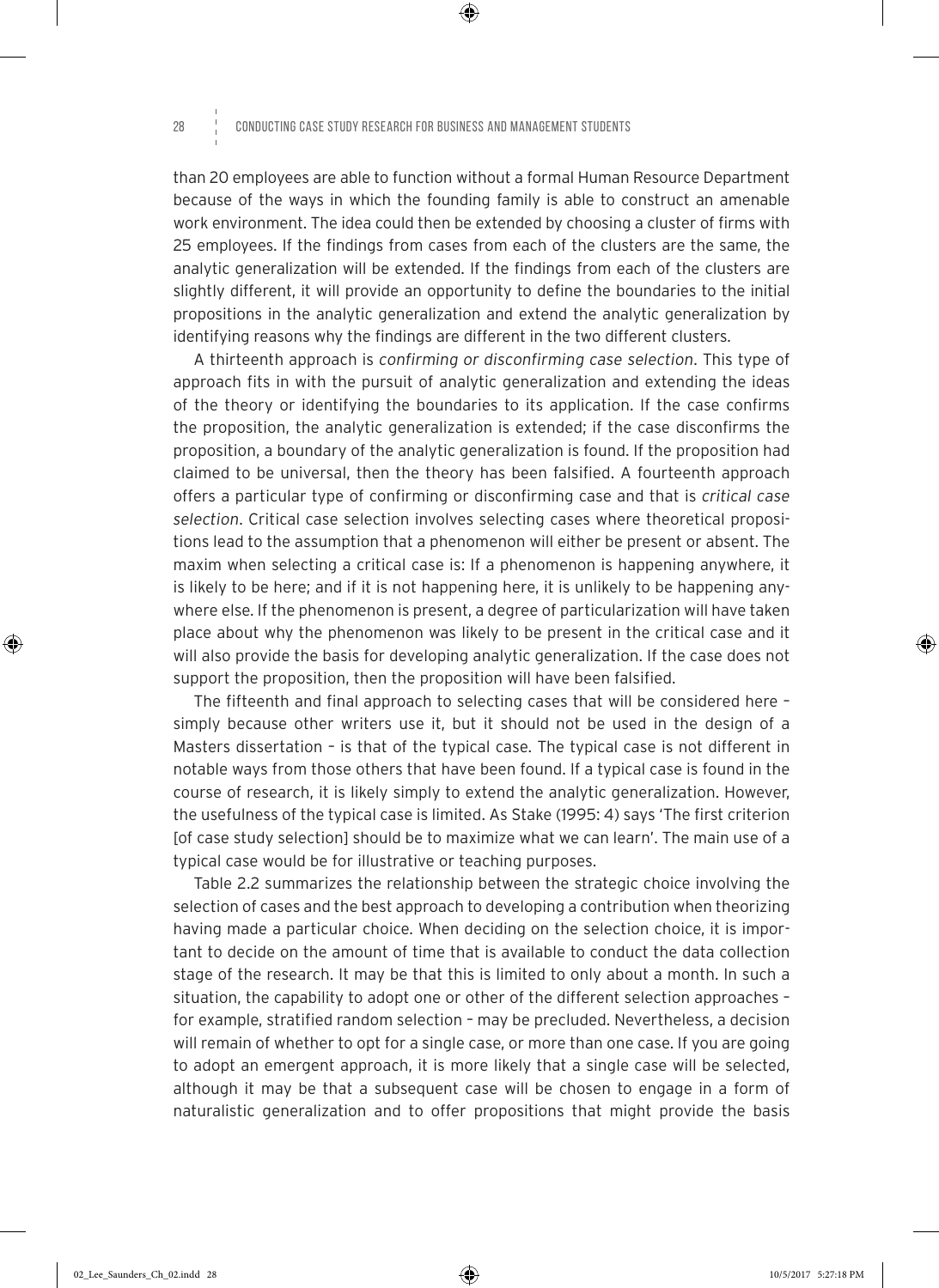for an analytic or theoretical generalization if you are tending towards a positivistic epistemology and/or a realist ontology. If you are adopting an orthodox approach, it is more likely that more than one case will be adopted, although only one case may be selected if the selection is of an extreme or deviant, politically important, criterion, theory-based, intensity or a critical case.

| Method of selection                 | Form of theorizing most likely to be pursued                                             |  |
|-------------------------------------|------------------------------------------------------------------------------------------|--|
| Opportunistic                       | Particularization                                                                        |  |
| Extreme or deviant                  | Particularization on the basis of assumption of prior analytic<br>generalization         |  |
| Politically important               | Particularization on the basis of assumption of prior analytic<br>generalization         |  |
| Criterion-based                     | Particularization on the basis of assumption of prior analytic<br>generalization         |  |
| Theory-based                        | Particularization on the basis of assumption of prior analytic<br>generalization         |  |
| Snowball or chain                   | Particularization leading to naturalistic generalization and<br>empirical generalization |  |
| Census                              | Small population and empirical generalization                                            |  |
| Homogenous                          | Empirical generalization and analytic generalization                                     |  |
| Intensity                           | Initial stages of analytic generalization                                                |  |
| Maximum variety or<br>heterogeneous | Analytic generalization                                                                  |  |
| Purposeful random                   | Analytic generalization                                                                  |  |
| Stratified purposeful               | Extension of the analytic generalization and definition of its<br>boundaries             |  |
| Confirming or disconfirming         | Extension of the analytic generalization and definition of its<br>boundaries             |  |
| Critical case                       | Initial stages of analytic generalization or falsification                               |  |
| <b>Typical case</b>                 | Best used only for teaching or illustrative purposes                                     |  |

**Table 2.2** Relationship between choice of selection approach of cases and the form of theorizing that is most likely to be pursued

#### **EVALUATING YOUR CASE(S)**

When your research is completed, it will be evaluated. It is important to think about the criteria by which the work will be assessed. The idea of what constitutes good research when it is written up links to what has become known as the criteriology debate. Proponents of approaches that tend towards orthodoxy suggest four criteria by which all work should be evaluated. For example, Yin (2014: 45–49) provides four criteria that he believes all case studies should seek to meet. Firstly, there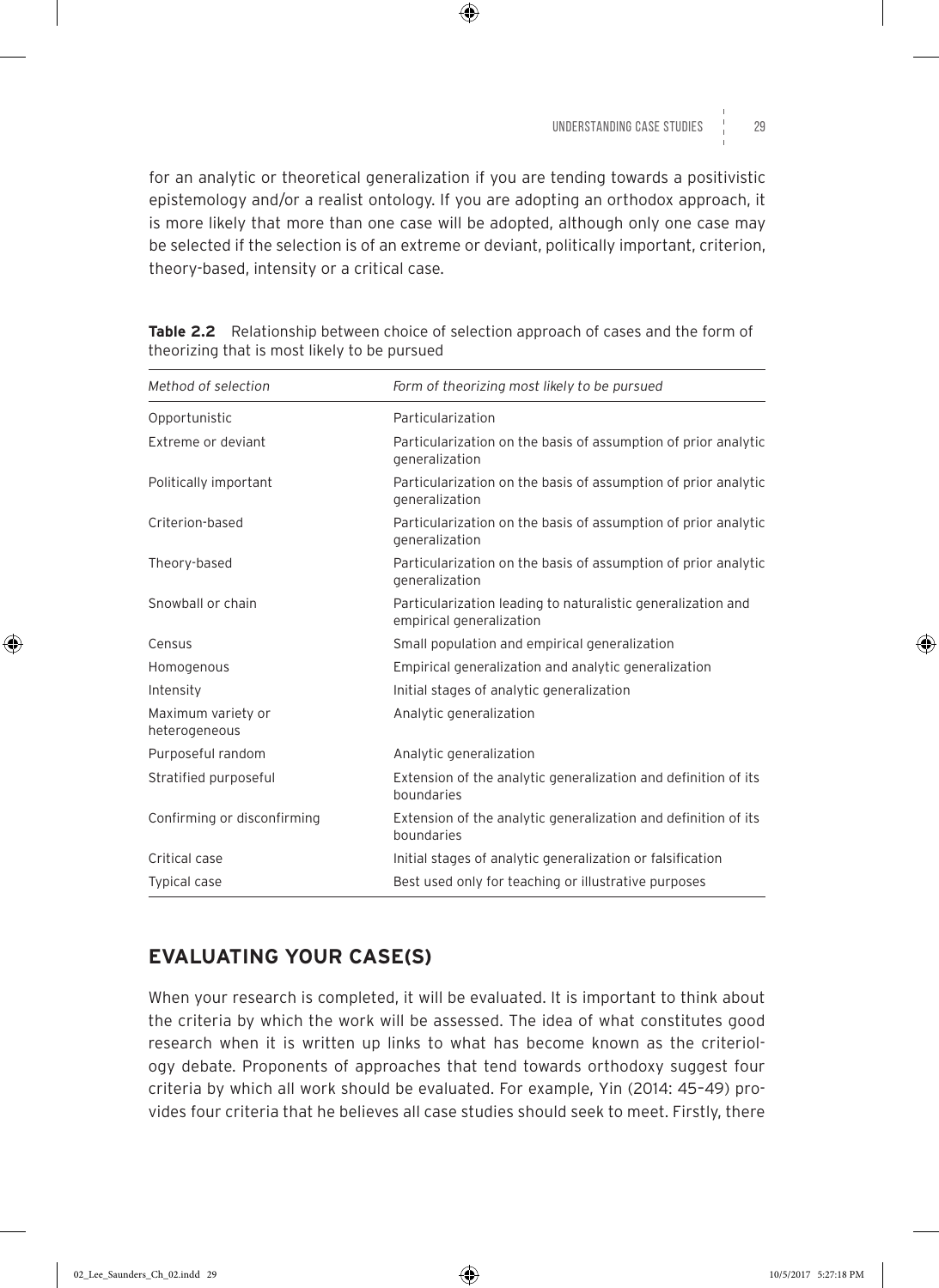#### 30 Conducting Case Study Research for Business and Management Students

is construct validity which defines how well the construct relates to the empirical reality and facilitates its measurement. Secondly, there is internal validity which relates to the accuracy of description of causal relationships. Thirdly, there is external validity which is the extent to which a finding may be generalized to elsewhere. Fourthly, there is reliability, which is the idea that if another investigator was to follow the same procedures and conduct the same case study as a previous investigator, he or she would replicate the earlier findings and arrive at the same conclusions. It will suffice to say at this point that these different criteria have been criticized – either explicitly or implicitly – by a range of authors from a variety of standpoints (Lincoln and Guba, 1985; Stake, 1995: 4; Tsang, 2014: 370–372). If an orthodox approach is adopted with an underlying positivist epistemology, then these are the criteria you should seek to observe.

They are not, however, suitable for all approaches to case studies. As Johnson et al. (2006: 132) have suggested, there is a need for evaluative criteria to take account of the increasing diversity of research approaches. Johnson and colleagues propose what they describe as contingent criteria which will be dependent on the epistemological and ontological position of the researcher. While the four criteria adopted by Yin and others may be appropriate if the researcher has combined positivist epistemology with realist ontology, other criteria will be more appropriate for alternative epistemological and ontological approaches. If the research embodies an interpretivist epistemology, the evaluation criteria will include credibility of the account in place of construct validity, evidence of reflexivity in place of internal validity, transferability or the extent of applicability in place of external validity and confirmability through the researcher's own self-criticism and a clear audit trail in place of reliability. If the research embodies constructivist ontology, the evaluation criteria will include the evidence of multiple voices removing the researcher from the centre of the account.

#### **SUMMARY**

This chapter has introduced a number of considerations that are involved in a case study research strategy or the strategic choices that are involved in conducting a case. It has organized those considerations or choices around the classifications of orthodox and emergent cases that were introduced in Chapter 1. We have proceeded through an outline of the underlying philosophies of the different approaches through consideration of levels of theorization and the linkage of those theoretical ideas to empirical evidence through different types of logic. Consideration has been given to the scope of a theory through the concepts of different types of generalization and particularization. We have identified different ways of selecting cases to help build an explanation and we have suggested ways in which cases may be evaluated. Table 2.3 summarizes these considerations and choices.